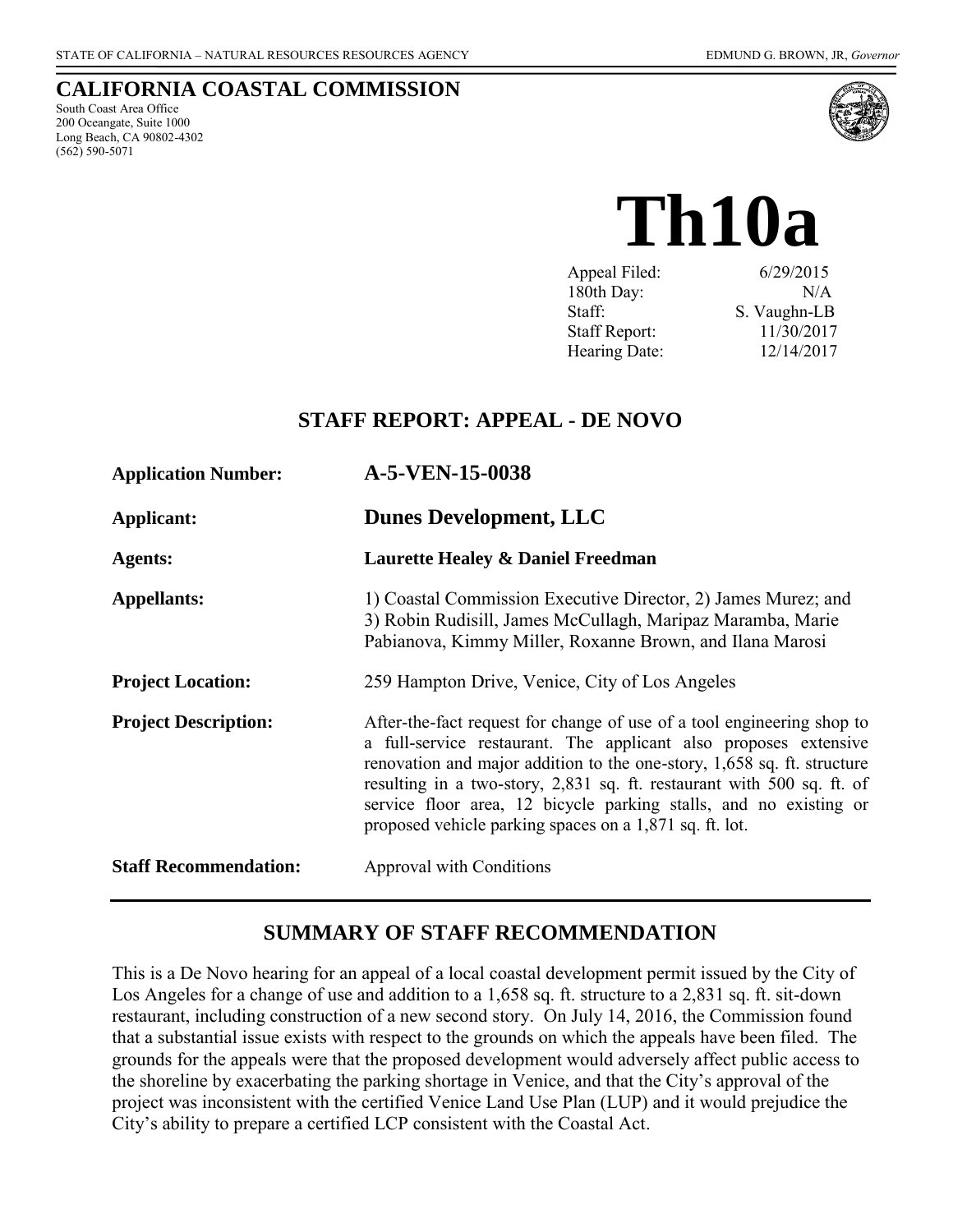The applicant is requesting after-the-fact approval for a change in use of a tool engineering shop to a full-service Restaurant. The existing building is currently occupied by a restaurant with sidewalk dining, even though its legally permitted use is a tool shop. The applicant is also proposing an extensive renovation and major addition to the existing structure as described above. The major issue regarding the proposed project concerns public access to the coast.

The proposed new restaurant would require a minimum of 13 vehicle parking spaces pursuant to the parking and public access policies set forth in the certified Venice LUP. The applicant contends that the proposed development would only require 11 vehicle parking spaces. The applicant does not propose any new vehicle parking spaces to support the demand of the proposed new restaurant. Rather the applicant asserts the maintained right to eight grandfathered parking credits (nonexistent parking spaces) and proclaims that 12 bicycle parking stalls and a traffic demand management plan would satisfy the parking requirement for the proposed restaurant. Given the extensive renovation and major addition proposed for the existing structure, any grandfathered parking credits associated with the permitted tool engineering shop would be forfeited and the proposed development would be required to conform to the current development standards, including the parking requirements, set forth in the certified LUP.

The project site is located three blocks from the beach and boardwalk in an area where the demand for parking far exceeds the parking supply. The competition for the limited amount of public parking in the vicinity of the project site has led to numerous requests for restricted "resident only" permit parking, and the cost of parking for a day at the beach can exceed twenty dollars. The Commission has denied the City's applications for "resident only" permit parking based on adverse impacts to public access [Appeal Nos. [A-5-VEN-08-340, A-5-VEN-08-341,](https://documents.coastal.ca.gov/reports/2009/6/Th9b-s-6-2009.pdf) [A-5-VEN-08-342, A-5-VEN-08-](https://documents.coastal.ca.gov/reports/2009/6/Th9d-s-6-2009.pdf) [343](https://documents.coastal.ca.gov/reports/2009/6/Th9d-s-6-2009.pdf) & [A-5-VEN-08-344\]](https://documents.coastal.ca.gov/reports/2009/6/Th9b-s-6-2009.pdf). Customers and employees of the proposed restaurant would vie for the existing parking in the vicinity of the project, which is already inadequate to meet the demand. The applicant's proposal explicitly increases the intensity of the use of the site and offers no vehicle parking spaces to meet its demand, which is inconsistent with the parking requirements and public access policies of the certified LUP and the Coastal Act.

Staff recognizes the size constraints of the 1,871 sq. ft. lot and the difficulty of providing parking spaces on the site or on any other site nearby. In the absence of new parking spaces, however, a project that greatly increases the intensity of use of the site is inconsistent with the Coastal Act public access policies as well as the City's certified LUP. In order to accommodate a restaurant use at the site, the applicant may use of the existing building in a manner that does not alter the site as significantly as proposed, or increase the intensity of use of the site so much that the applicant is no longer entitled to maintain the eight grandfathered parking credits associated with the legally permitted use of the site, which is a tool engineering shop. A scaled-down project, which does not significantly increase the intensity of the permitted use of the site, can be found to be consistent with the parking requirements and public access policies of the certified LUP and the Coastal Act. Therefore, staff recommends that the Commission approve a revised project that eliminates the proposed major addition (second floor) for which the applicant cannot provide the parking necessary to mitigate the impacts of the proposed development.

Staff recommends that the Commission **approve** a coastal development permit the proposed restaurant use with **six (6)** [special conditions,](#page-4-0) including: [1\) Permit Compliance;](#page-4-1) [2\) Revised Plans;](#page-4-2) [3\)](#page-4-3)  [Future Improvements;](#page-4-3) [4\) Post Development Runoff Plan;](#page-5-0) [5\) Construction best management](#page-6-0)  [practices \(BMPs\)](#page-6-0) ; and [6\) Deed Restriction.](#page-7-0) The motion is on Page Four.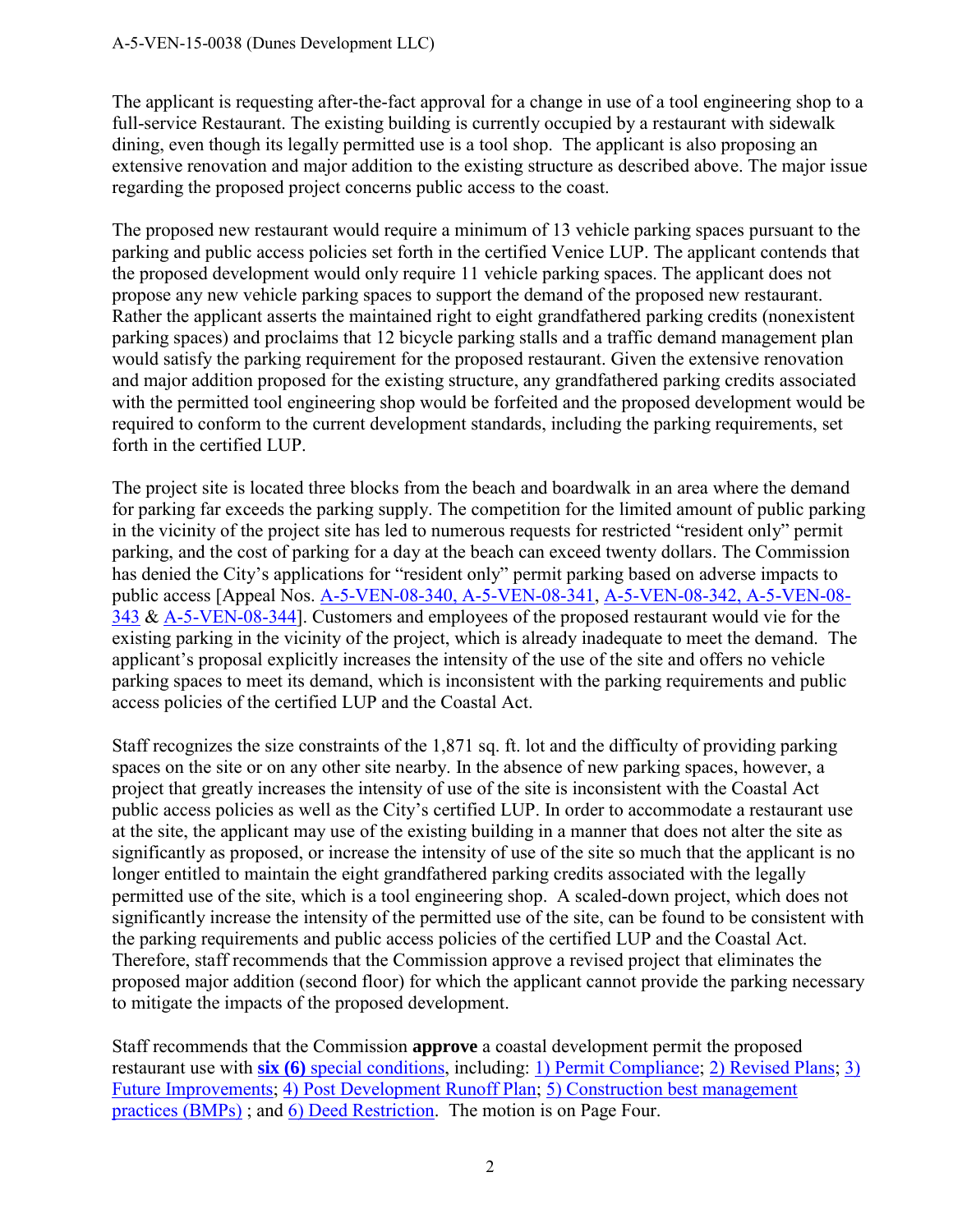## **TABLE OF CONTENTS**

|  | <b>DEED RESTRICTION</b>        |
|--|--------------------------------|
|  |                                |
|  |                                |
|  | <b>UNPERMITTED DEVELOPMENT</b> |

## **[APPENDICES](#page-21-0)**

[Appendix A - Substantive File Documents](#page-21-0)

#### **[EXHIBITS](https://documents.coastal.ca.gov/reports/2017/12/Th10a/Th10a-12-2017-exhibits.pdf)**

[Exhibit 1 – Project Location / Vicinity Map](https://documents.coastal.ca.gov/reports/2017/12/Th10a/Th10a-12-2017-exhibits.pdf)

[Exhibit 2 – Project Plans, September 20, 2017](https://documents.coastal.ca.gov/reports/2017/12/Th10a/Th10a-12-2017-exhibits.pdf)

Exhibit  $3 -$  Appeals

[Exhibit 4 – Local Coastal Development Permit / DIR 2010-2932-SPP & ZA 2012-1770-CDP](https://documents.coastal.ca.gov/reports/2017/12/Th10a/Th10a-12-2017-exhibits.pdf)

[Exhibit 5 – City of Los Angeles local CDP 84-005, June 21, 1984](https://documents.coastal.ca.gov/reports/2017/12/Th10a/Th10a-12-2017-exhibits.pdf) 

[Exhibit 6 – Letter from the Applicant, October 22, 2017](https://documents.coastal.ca.gov/reports/2017/12/Th10a/Th10a-12-2017-exhibits.pdf)

Exhibit 7 – [Certificate of Occupancy Applications, 1969, 1986, & 1987 & Certificate of Occupancy, 1991](https://documents.coastal.ca.gov/reports/2017/12/Th10a/Th10a-12-2017-exhibits.pdf)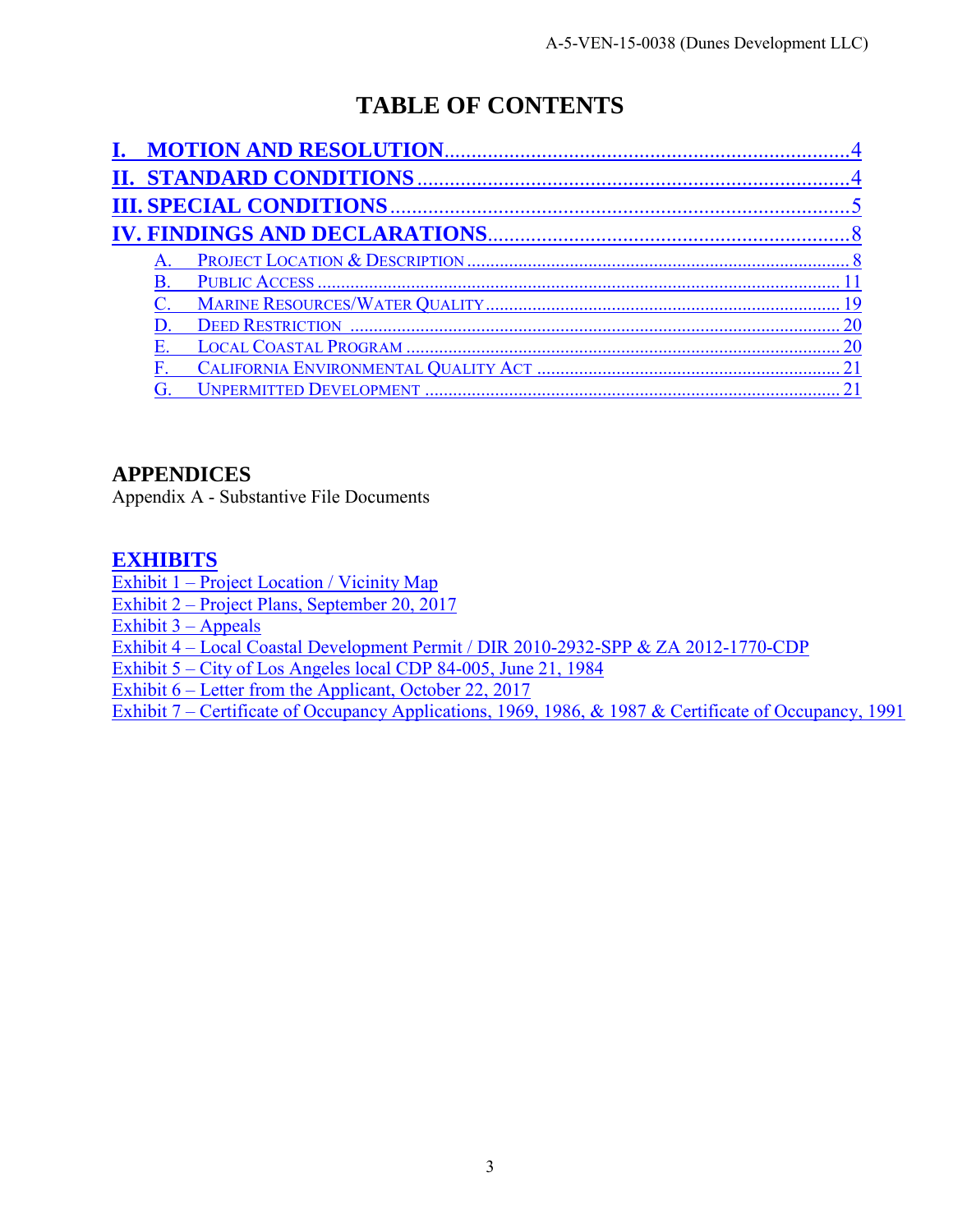## <span id="page-3-0"></span>**I. MOTION AND RESOLUTION**

**Motion:** *I move that the Commission approve Coastal Development Permit No. A-5-VEN-15- 0038 pursuant to the staff recommendation.*

Staff recommends a **YES** vote. Passage of this motion will result in approval of the permit as conditioned and adoption of the following resolution and findings. The motion passes only by affirmative vote of a majority of the Commissioners present.

#### **Resolution:**

*The Commission hereby approves a coastal development permit for the proposed development and adopts the findings set forth below on grounds that the development as conditioned will be in conformity with the policies of Chapter 3 of the Coastal Act and will not prejudice the ability of the local government having jurisdiction over the area to prepare a Local Coastal Program conforming to the provisions of Chapter 3. Approval of the permit complies with the California Environmental Quality Act because either 1) feasible mitigation measures and/or alternatives have been incorporated to substantially lessen any significant adverse effects of the development on the environment, or 2) there are no further feasible mitigation measures or alternatives that would substantially lessen any significant adverse impacts of the development on the environment.* 

## <span id="page-3-1"></span>**II. STANDARD CONDITIONS**

This permit is granted subject to the following standard conditions:

- 1. **Notice of Receipt and Acknowledgment.** The permit is not valid and development shall not commence until a copy of the permit, signed by the applicant or authorized agent, acknowledging receipt of the permit and acceptance of the terms and conditions, is returned to the Commission office.
- 2. **Expiration**. If development has not commenced, the permit will expire two years from the date on which the Commission voted on the application. Development shall be pursued in a diligent manner and completed in a reasonable period of time. Application for extension of the permit must be made prior to the expiration date.
- 3. **Interpretation**. Any questions of intent or interpretation of any condition will be resolved by the Executive Director or the Commission.
- 4. **Assignment**. The permit may be assigned to any qualified person, provided assignee files with the Commission an affidavit accepting all terms and conditions of the permit.
- 5. **Terms and Conditions Run with the Land.** These terms and conditions shall be perpetual, and it is the intention of the Commission and the applicant to bind all future owners and possessors of the subject property to the terms and conditions.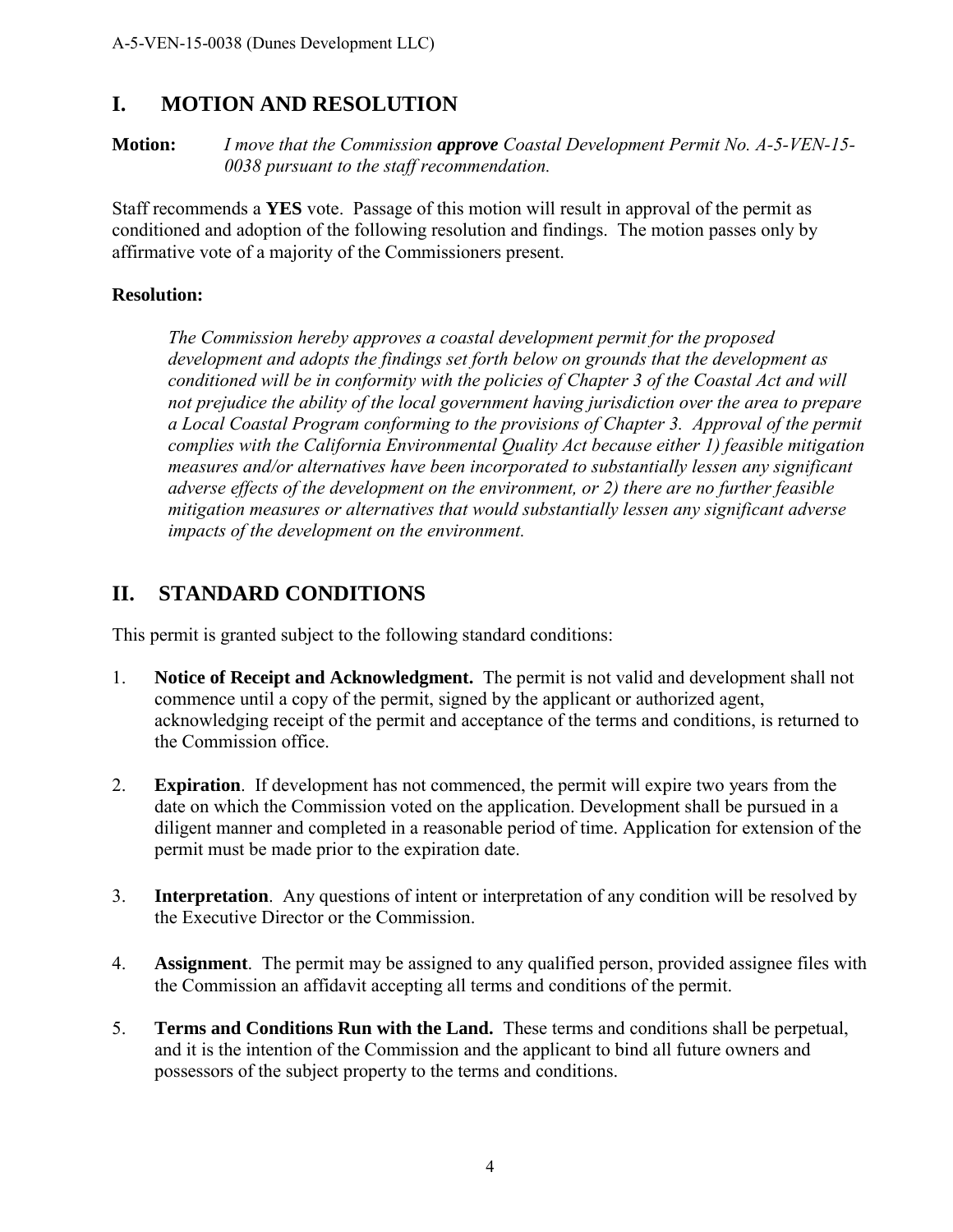## <span id="page-4-0"></span>**III. SPECIAL CONDITIONS**

This permit is granted subject to the following special conditions:

<span id="page-4-1"></span>1. **Permit Compliance.** Coastal Development Permit A-5-VEN-15-0038 authorizes the use of the existing one-story, 1,658 sq. ft. structure as a restaurant with a maximum of 400 sq. ft. of service floor area (not including a 44-inch wide path of travel from the front door to the restroom). Outdoor dining areas are not permitted. The existing structure can be renovated, however, the permittee shall maintain a minimum of 51% of the structure, including, but not limited to, the roof, all components of the perimeter walls, floor, façade, and foundation. The mass, volume and height of the structure shall not be increased. All development must occur in strict compliance with the special conditions and the revised plans required by Special Condition Two below. The permittee shall undertake development in accordance with the approved revised plans. Any proposed changes to the approved final plans shall be reported to the Executive Director. No changes to the project or the approved final plans shall occur without a Commission amendment to this coastal development permit unless the Executive Director determines that no amendment is required. In the event that 51% of the existing structure is not maintained, or modifications to the structure exceed that shown in the approved plans, the applicant shall cease work at the site and apply for an amendment to this coastal development permit.

#### <span id="page-4-2"></span>**2. Revised Plans**

- A. PRIOR TO THE ISSUANCE OF THE COASTAL DEVELOPMENT PERMIT, the applicant shall submit, for the review and approval of the Executive Director, two (2) fullsized sets of final project plans drawn to scale that show development consistent with the requirements of Special Condition One. The final project plans shall verify the mass, volume and height of the existing structure. The final project plans shall highlight and include calculations of the amount of demolition (material removal and/or replacement) of the entire structure, including but not limited to: the roof, entire components of the interior and exterior walls, interior fixtures, floor, and foundation. The final project plans shall also highlight and include calculations of the amount of new materials and construction of the entire site. The final project plans shall include calculations and contrast the features of the remaining portions of the existing structure with that of all modifications to the structure and its interior. The final plans shall also include floor plans, path of travel, service floor area, kitchen, restroom, etc.
- B. The permittee shall undertake development in accordance with the approved final plans. Any proposed changes to the approved final plans shall be reported to the Executive Director. No changes to the approved final plans shall occur without a Commissionapproved amendment to this coastal development permit unless the Executive Director determines that no amendment is legally required.
- <span id="page-4-3"></span>**3. Future Permit Requirement.** This permit is only for the development described in coastal development permit (CDP) A-5-VEN-15-0038. Pursuant to Title 14 California Code of Regulations (CCR) Section 13253(b)(6), the exemptions otherwise provided in Public Resources Code (PRC) Section 30610(b) shall not apply to the development governed by CDP A-5-VEN-15-0038. Accordingly, any future improvements to this structure authorized by this permit shall require an amendment to CDP A-5-VEN-15-0038 from the Commission or shall require an additional CDP from the Commission or from the applicable certified local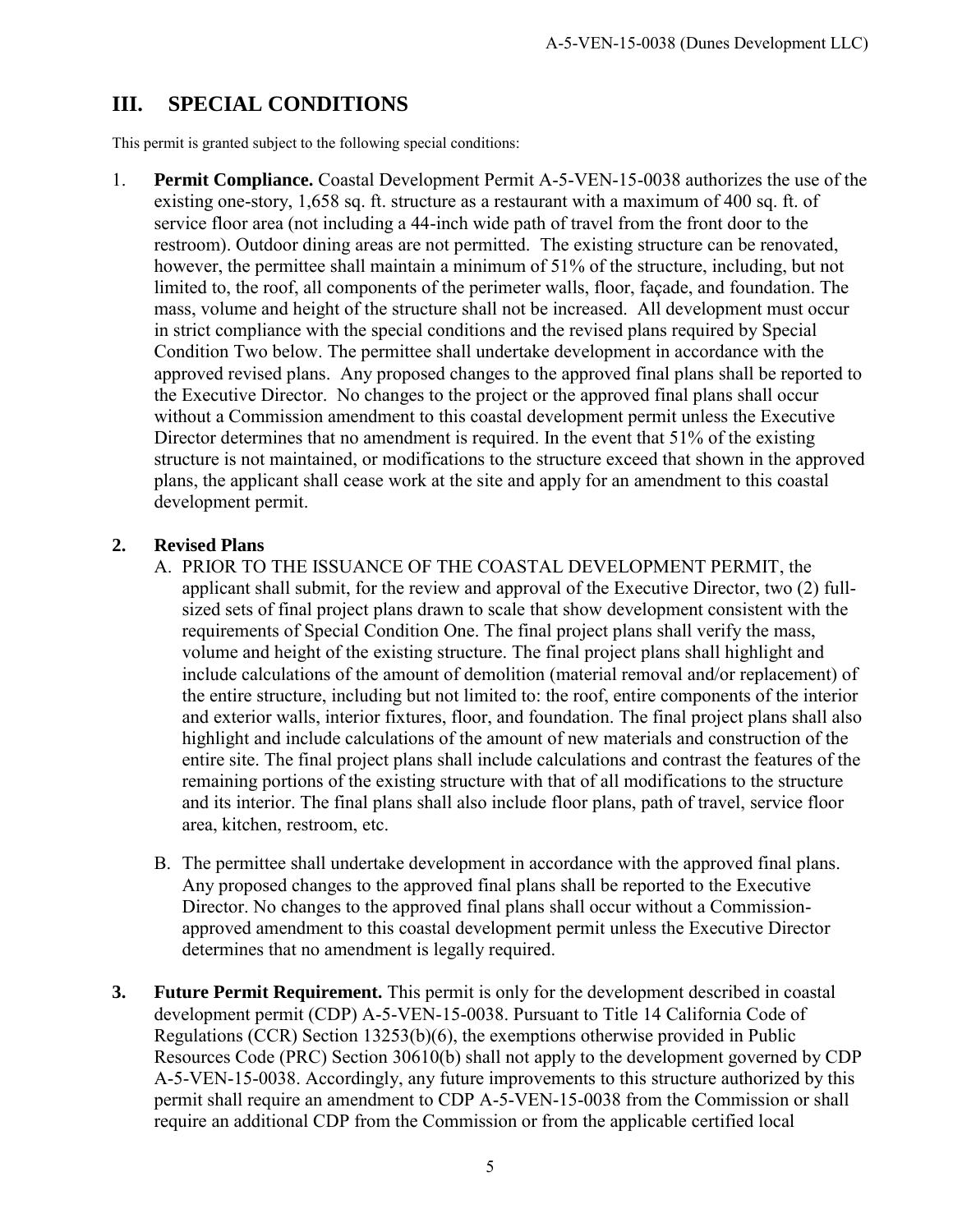government. In addition thereto, an amendment to CDP A-5-VEN-15-0038 from the Commission or an additional CDP from the Commission or from the applicable certified local government shall be required for any repair or maintenance identified as requiring a permit in PRC Section 30610(d) and Title 14 CCR Sections 13252(a)-(b).

- <span id="page-5-0"></span>**4. Post-Development Runoff Plan**. PRIOR TO ISSUANCE OF THE COASTAL DEVELOPMENT PERMIT, the permittee shall submit, for the review and written approval of the Executive Director, a final Post-Development Runoff Plan that demonstrates that the project complies with the following requirements:
	- A. Implement Source Control BMPs. Appropriate and feasible long-term Source Control BMPs, which may be structural features or operational practices, shall be implemented to minimize the transport of pollutants in runoff from the development by controlling pollutant sources and keeping pollutants segregated from runoff. Use strategies such as covering outdoor storage areas; using efficient irrigation; proper application and clean-up of potentially harmful chemicals and fertilizers; and proper disposal of waste.
	- B. Manage BMPs for the Life of the Development. Appropriate protocols shall be implemented to manage BMPs (including ongoing operation, maintenance, inspection, and training) to keep the water quality provisions effective for the life of the development. The project shall comply with the following requirements:
		- 1. On a weekly basis, the applicant shall, sweep impervious surfaces to remove litter, sediment, and other debris.
		- 2. Washing-down of impervious surfaces is prohibited, unless these nuisance flows are diverted through an approved filter and do not contribute any additional pollutants to the runoff.
		- 3. The applicant shall use trash and recycling containers that, if they are to be located outside or apart from the principal structure, are fully enclosed and water-tight in order to prevent stormwater contact with waste matter which can be a potential source of bacteria, grease, and other pollutants in runoff.
		- 4. Wash down areas for restaurant equipment and accessories shall be self-contained, equipped with a grease interceptor (minimum capacity of 750 gallons), and properly connected to a sanitary sewer. If the wash area is to be located outdoors, it should be covered, paved, have primary containment, and be connected to the sanitary sewer. The grease interceptor shall be regularly maintained according to manufacturer's specifications to ensure maximum removal efficiencies.
	- C. Site Plan and Narrative Description. The Post-Development Runoff Plan shall include a site plan and a narrative description addressing, at a minimum, the following required components:
		- 1. A site plan, drawn to scale, showing the property boundaries, building footprint, runoff flow directions, relevant drainage features, structural BMPs, impervious surfaces, permeable pavements, and landscaped areas.
		- 2. Identification of pollutants potentially generated by the proposed development that could be transported off the site by runoff.
		- 3. An estimate of the proposed changes in (1) impervious surface areas on the site, including pre-project and post-project impervious coverage area and the percentage of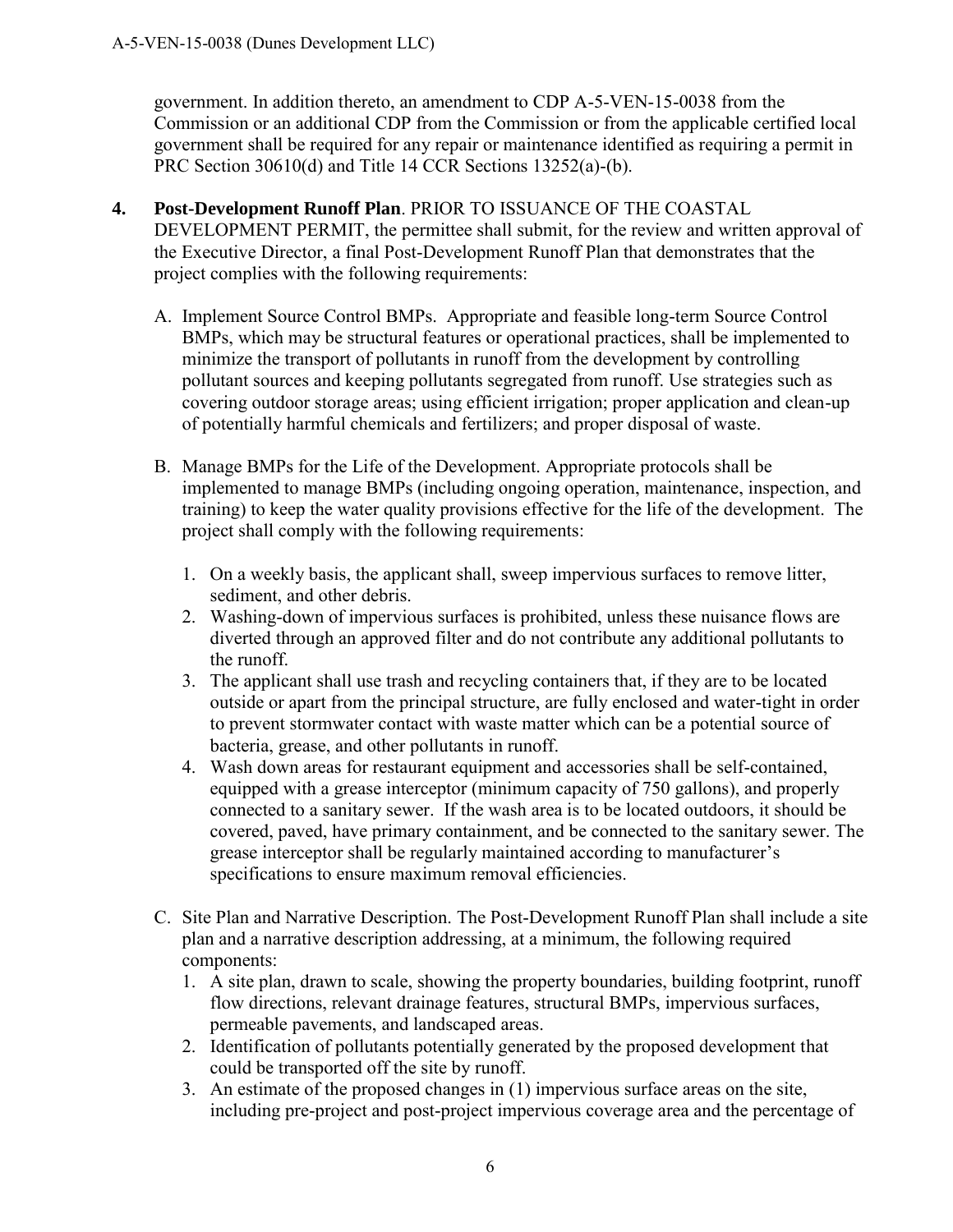the property covered by impervious surfaces; (2) the amount of impervious areas that drain directly into the storm drain system without first flowing across permeable areas; and (3) site coverage with permeable or semi-permeable pavements.

- 4. A description of the BMPs that will be implemented, and the Low Impact Development approach to stormwater management that will be used. Include a schedule for installation or implementation of all post-development BMPs.
- 5. A description and schedule for the ongoing management of all post-development BMPs (including operation, maintenance, inspection, and training) that will be performed for the life of the development, if required for the BMPs to function properly.

The permittee shall undertake development in accordance with the approved Post-Development Runoff Plan, unless the Commission amends this permit or the Executive Director determines issues a written determination that no amendment is legally required for any proposed minor deviations.

#### <span id="page-6-0"></span>**5. Storage of Construction Materials, Mechanized Equipment and Removal of Construction Debris.** The permittee shall comply with the following construction-related requirements:

- (a) No demolition or construction materials, debris, or waste shall be placed or stored where it may enter sensitive habitat, receiving waters or a storm drain, or be subject to wave, wind, rain, or tidal erosion and dispersion.
- (b) No demolition or construction equipment, materials, or activity shall be placed in or occur in any location that would result in impacts to environmentally sensitive habitat areas, streams, wetlands or their buffers.
- (c) Any and all debris resulting from demolition or construction activities shall be removed from the project site within 24 hours of completion of the project.
- (d) Demolition or construction debris and sediment shall be removed from work areas each day that demolition or construction occurs to prevent the accumulation of sediment and other debris that may be discharged into coastal waters.
- (e) All trash and debris shall be disposed in the proper trash and recycling receptacles at the end of every construction day.
- (f) The applicant shall provide adequate disposal facilities for solid waste, including excess concrete, produced during demolition or construction.
- (g) Debris shall be disposed of at a legal disposal site or recycled at a recycling facility. If the disposal site is located in the coastal zone, a coastal development permit or an amendment to this permit shall be required before disposal can take place unless the Executive Director determines that no amendment or new permit is legally required.
- (h) All stock piles and construction materials shall be covered, enclosed on all sides, shall be located as far away as possible from drain inlets and any waterway, and shall not be stored in contact with the soil.
- (i) Machinery and equipment shall be maintained and washed in confined areas specifically designed to control runoff. Thinners or solvents shall not be discharged into sanitary or storm sewer systems.
- (j) The discharge of any hazardous materials into any receiving waters shall be prohibited.
- (k) Spill prevention and control measures shall be implemented to ensure the proper handling and storage of petroleum products and other construction materials. Measures shall include a designated fueling and vehicle maintenance area with appropriate berms and protection to prevent any spillage of gasoline or related petroleum products or contact with runoff. The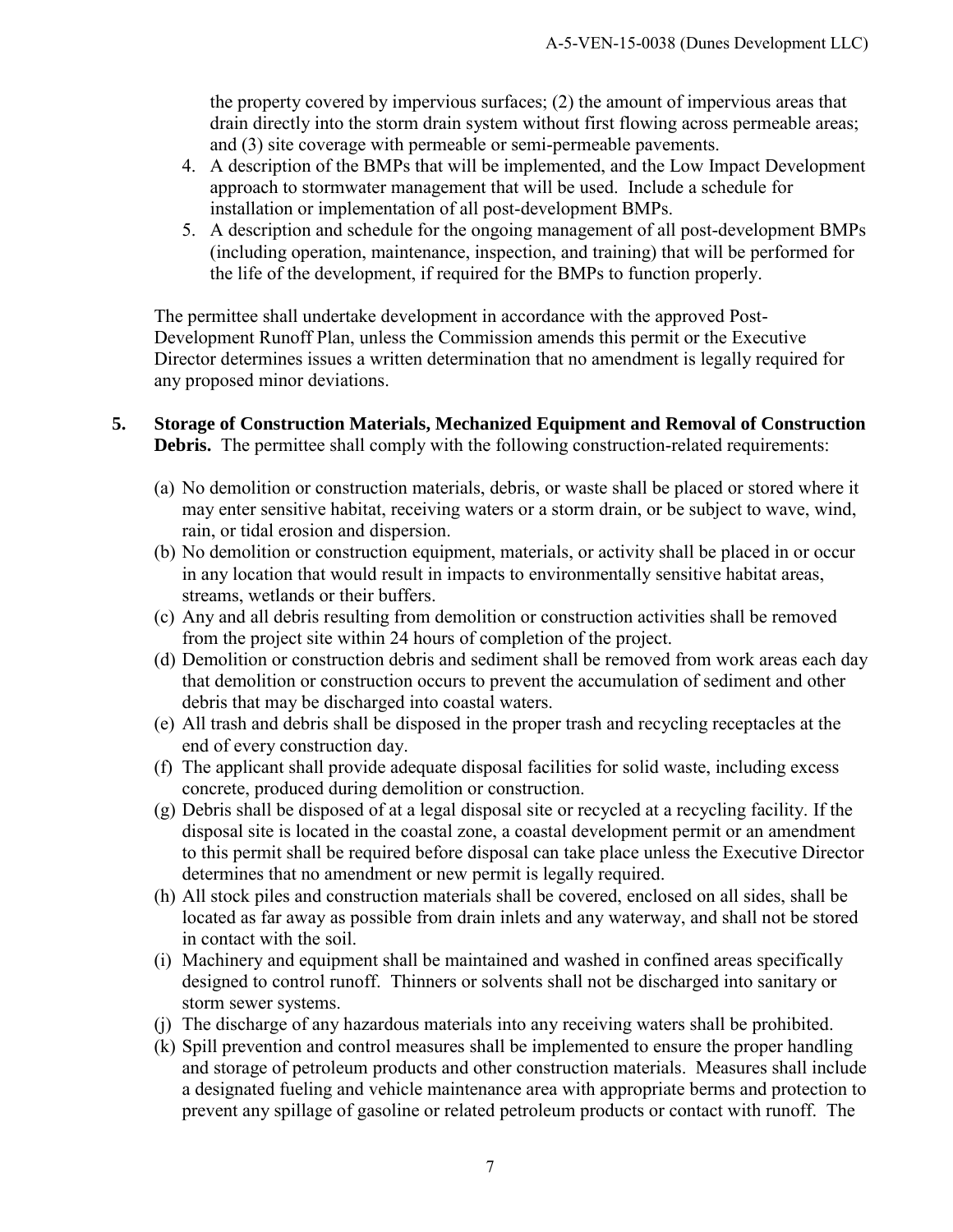area shall be located as far away from the receiving waters and storm drain inlets as possible.

- (l) Best Management Practices (BMPs) and Good Housekeeping Practices (GHPs) designed to prevent spillage and/or runoff of demolition or construction-related materials, and to contain sediment or contaminants associated with demolition or construction activity, shall be implemented prior to the on-set of such activity
- (m) All BMPs shall be maintained in a functional condition throughout the duration of construction activity.
- <span id="page-7-0"></span>**6. Deed Restriction.** PRIOR TO ISSUANCE OF THE COASTAL DEVELOPMENT PERMIT, the applicant shall submit to the Executive Director for review and approval documentation demonstrating that the landowners have executed and recorded against the parcel(s) governed by this permit a deed restriction, in a form and content acceptable to the Executive Director: (1) indicating that, pursuant to this permit, the California Coastal Commission has authorized development on the subject property, subject to terms and conditions that restrict the use and enjoyment of that property; and (2) imposing the Special Conditions of this permit as covenants, conditions and restrictions on the use and enjoyment of the Property. The deed restriction shall include a legal description of the entire parcel or parcels governed by this permit. The deed restriction shall also indicate that, in the event of an extinguishment or termination of the deed restriction for any reason, the terms and conditions of this permit shall continue to restrict the use and enjoyment of the subject property so long as either this permit or the development it authorizes, or any part, modification, or amendment thereof, remains in existence on or with respect to the subject property.

## <span id="page-7-1"></span>**IV. FINDINGS AND DECLARATIONS**

#### <span id="page-7-2"></span>**A. PROJECT DESCRIPTION**

The applicant requests after-the-fact approval for a change in use from a 1,658 sq. ft. tool engineering shop to a full-service sit-down restaurant. The applicant also proposes an extensive renovation and major addition to the existing structure including: significant alteration of the building's foundation in order to accommodate a subterranean housing unit for a new elevator and structural support for a new second floor, and a complete interior renovation. The proposed project would result in a two-story, 2,831 sq. ft. restaurant with 500 sq. ft. of service floor area. The proposal includes twelve new bicycle parking stalls but no vehicle parking or loading area.

The project site is located at 259 Hampton Drive in the North Venice subarea of the City of Los Angeles approximately three blocks from the beach and boardwalk. The 1,871 sq. ft. lot is designated as Limited Industry by the certified Venice Land Use Plan (LUP) **[\(Exhibit 1\)](https://documents.coastal.ca.gov/reports/2017/12/Th10a/Th10a-12-2017-exhibits.pdf)**. The surrounding neighborhood is comprised of residential, commercial, industrial and institutional uses. According to the City, the site is currently developed with a single-story 1,658 sq. ft. building operating as retail and food take-out uses with no physical vehicle parking spaces.

#### **Dual/Single Permit Jurisdiction**

The proposed development is within the coastal zone of the City of Los Angeles. Section 30600(b) of the Coastal Act allows a local government to assume permit authority prior to certification of its Local Coastal Program. Under that section, the local government must agree to issue all permits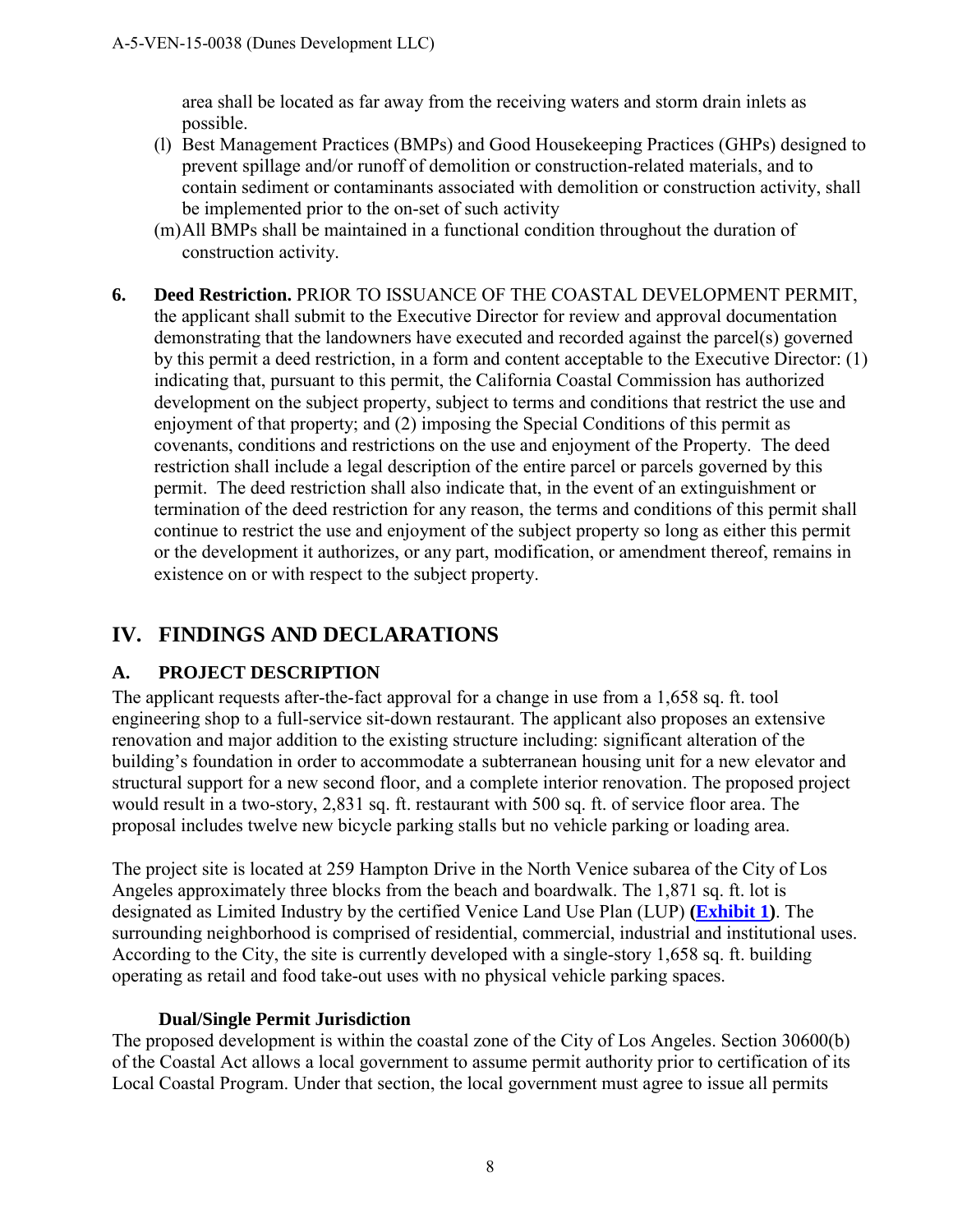within its jurisdiction. In 1978 the City of Los Angeles chose to issue its own CDPs pursuant to this provision of the Coastal Act.

Within the areas specified in Section 30601 of the Coastal Act, which is known in the City of Los Angeles permit program as the Dual Permit Jurisdiction Area, the Act requires that any development that receives a local CDP also obtain such a permit from the Coastal Commission. Section 30601 requires a second CDP from the Commission on all lands located (1) between the sea and the first public road, (2) within 300 feet of the inland extent of a beach, or the sea where there is no beach, (3) on tidelands or submerged lands, (4) on lands located within 100 feet of a wetland or stream, or (5) on lands located within 300 feet of the top of the seaward face of a coastal bluff. Outside that area, the local agency's (City of Los Angeles) CDP is the only coastal development permit required, although all such permits are appealable to the Commission. Thus it is known as the Single Permit Jurisdiction Area.

The proposed development is not located within the Dual Permit Jurisdiction Area specified in Section 30601. Therefore, only a single coastal development permit is required from the City of Los Angeles, but that permit may be appealed to the Commission, as was the case with Coastal Development Permit No. ZA-2012-1770 issued by the City of Los Angeles for this development.

#### **Project History**

On September 18, 2014, the Zoning Administration held a public hearing for Local CDP No. ZA-2012 – 1770 (Dunes Development, LLC). The Zoning Administration approved the project, which was then appealed by Ms. Ilana Marosi to the West Los Angeles Area Planning Commission (WLAAPC). On April 1, 2015, the WLAAPC held a combined public hearing for the local CDP and Specific Plan compliance case DIR 2010-2932 (Richard J. Gottlieb & Dunes, LLC). On May 18, 2015, the WLAAPC issued its determination approving Local CDP No. ZA 2012 – 1770 (ENV 2013  $-2592 - MND$ ) and DIR 2010-2932 for a change of use of a 1,042 sq. ft. retail store to a 1,658 sq. ft. full service sit-down restaurant with 616 sq. ft. of service floor area **[\(Exhibit 4\)](https://documents.coastal.ca.gov/reports/2017/12/Th10a/Th10a-12-2017-exhibits.pdf)**. On June 5, 2015, the WLAAPC issued a corrected determination only for Local CDP No. ZA2012-1770.

The City's Notice of Final Local Action for Local CDP No. ZA 2012-1770 was received in the Coastal Commission's Long Beach Office on June 8, 2015, and the Coastal Commission's required twenty working-day appeal period was established. On June 29, 2015, Mr. James Murez submitted an appeal to the City's approval of the Local CDP **[\(Exhibit 3\)](https://documents.coastal.ca.gov/reports/2017/12/Th10a/Th10a-12-2017-exhibits.pdf)**. On July 6, 2015, Mr. James McCullagh, Ms. Maripaz Maramba, Ms. Marie Pabianova, Ms. Kimmy Miller, Ms. Roxanne Brown, Ms. Ilana Marosi, Ms. Robin Rudisill, and the Coastal Commission Executive Director submitted appeals of the City's local CDP **[\(Exhibit 3\)](https://documents.coastal.ca.gov/reports/2017/12/Th10a/Th10a-12-2017-exhibits.pdf)**.

The Commission had originally scheduled the substantial issue and de novo hearing for August 12, 2015. The staff report was published on July 23, 2015. At that time, Commission staff was recommending that the Commission determine a substantial issues exists with respect to the grounds on which the appeals were filed because, as approved by the City, the proposed restaurant would adversely affect the public's ability to access the coast in this area because the additional parking demands generated by the new restaurant were not adequately mitigated, thereby resulting in an increase in competition for the limited supply of public parking. Additionally, approval of development that exacerbates the parking shortage in Venice would prejudice the City's ability to prepare a certified LCP. At that time staff also recommended denial of the proposed project because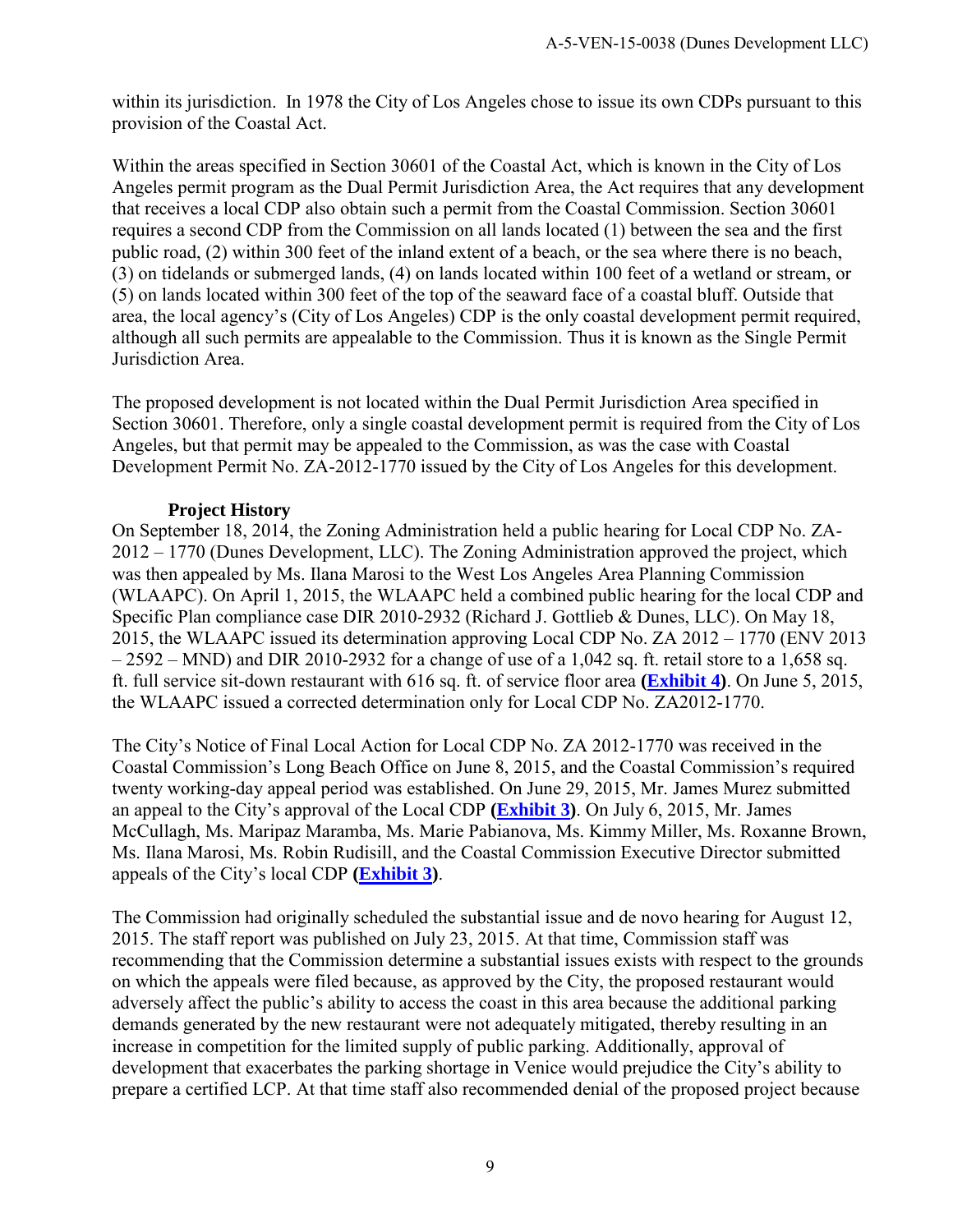#### A-5-VEN-15-0038 (Dunes Development LLC)

there was no requirement by the City or proposal by the applicant to adequately mitigate the increased demand for parking associated with the proposed restaurant.

After the July 23, 2015 staff report was published, the applicant requested on July 30, 2015 to postpone the agenized August 12, 2015 Commission appeal hearing. Commission staff met with the applicant's representatives on July 24, 2015, February 2, 2016, and July 7, 2016 to discuss the feasibility of leasing existing off-site vehicle parking spaces to support the parking needs of the proposed restaurant. A new public hearing was scheduled for the appeal and the proposed project on July 14, 2016. During that hearing, the Commission determined that a substantial issue did exist with respect to the grounds on which the appeals were filed. At that time, the applicant was proposing a 2,798 sq. ft. restaurant with a service floor area between 995 sq. ft. and 1,140 sq. ft. Commission staff determined that, the applicant's proposal would typically require 25 vehicle parking spaces (see Commission staff report [A-5-VEN-15-0038, June 23, 2016\)](https://documents.coastal.ca.gov/reports/2016/7/th24a-7-2016.pdf). The applicant disagreed with staff and asserted that it was only required to provide six vehicle parking spaces and proposed to do so by leasing them from St Joseph's Center, a church located about one block north of the project site. During the de novo phase of the hearing, staff informed the Commission that the proposal to lease parking from St. Joseph's Center was not a feasible alternative because any available parking in that lot was already being made available for beach goers at a price lower than that charged in the nearby County-operated beach parking lots; thus, the proposed use of St. Joseph's parking for a new use would result in adverse impacts to public access. Ultimately, on July 14, 2016 the Commission voted to continue the de novo phase of the hearing in order to allow the applicant to continue its search for a viable parking supply to support the demand of the proposed restaurant.

The applicant again met with Commission staff on June 27, 2017. During that meeting the applicant proposed to lease parking spaces from a commercial building located at 3100 Main Street in Santa Monica, two blocks from the project site and two blocks from the beach. The property at that address straddles the border of the Cities of Santa Monica and Los Angeles (Venice). The Venice portion of the property is located in the Single Permit Jurisdiction Area of the City of Los Angeles.

Commission staff reviewed the applicant's new proposal for leasing off-site parking and found that on June 21, 1984, the City of Los Angeles approved Local CDP No. 84-005 for the commercial building located at 3100 Main Street **[\(Exhibit 5\)](https://documents.coastal.ca.gov/reports/2017/12/Th10a/Th10a-12-2017-exhibits.pdf)**. Special Condition Eight of Local CDP No. 84-005 requires all excess "on-site parking [to be made] available to the general public [on weekends and holidays] at a rate no higher that half the normal weekday rate, but in no event more than the rate charged by the County of Los Angeles on public parking lots along the coast." As such, the parking proposed to be leased by the applicant was not a feasible alternative because doing so would adversely affect public access and would be inconsistent with the terms of the underlying CDP.

On October 22, 2017, the applicant sent its final proposal **[\(Exhibit 6\)](https://documents.coastal.ca.gov/reports/2017/12/Th10a/Th10a-12-2017-exhibits.pdf)** to Commission staff and requested to be scheduled for the next available hearing. The applicant's current proposal is described above. The applicant no longer proposes to lease any off-site vehicle parking spaces to support the needs of the proposed restaurant and proposes no actual new physical vehicle parking spaces.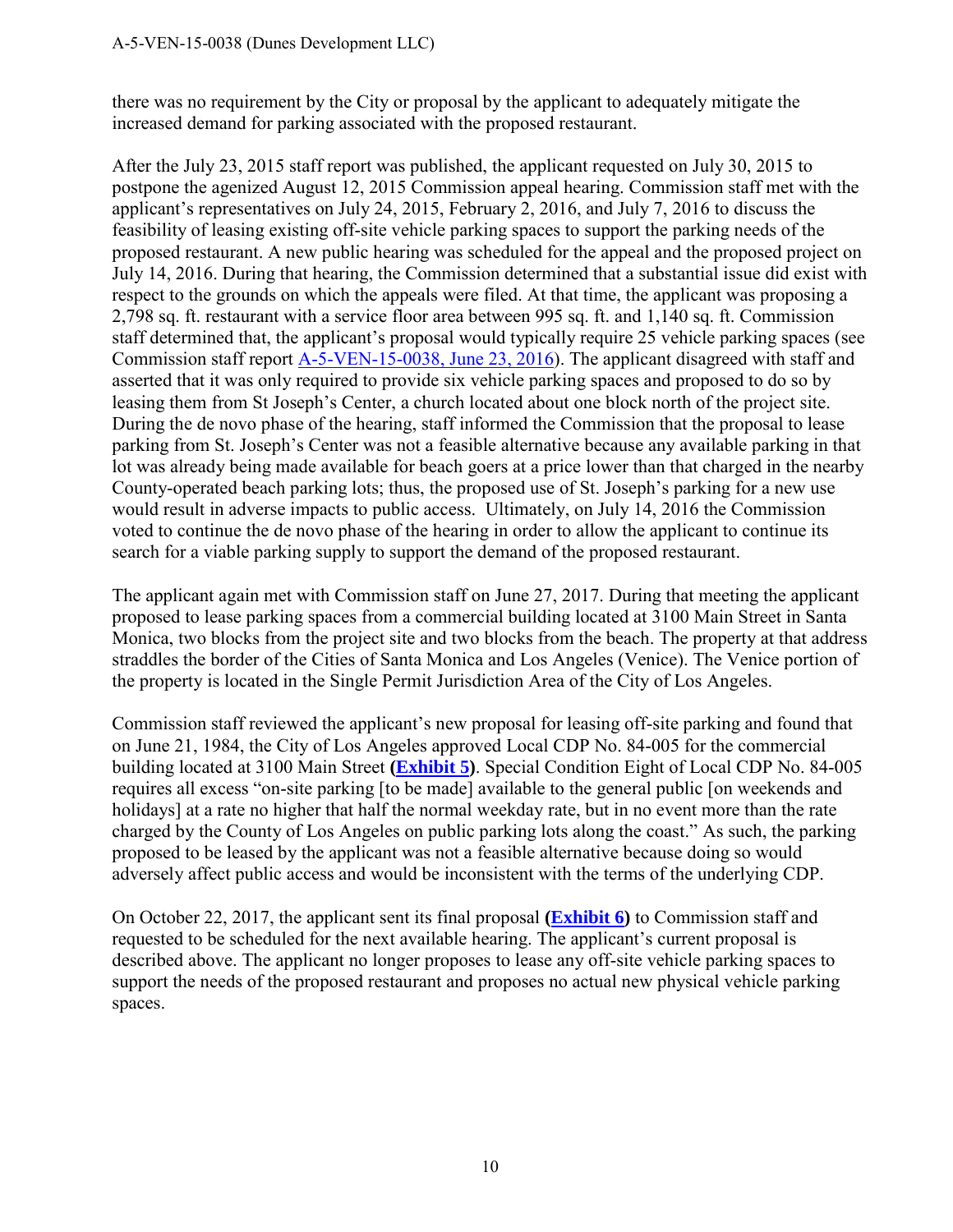#### <span id="page-10-0"></span>**B. PUBLIC ACCESS**

Section 30212.5 of the Coastal Act states:

*Wherever appropriate and feasible, public facilities, including parking areas or facilities, shall be distributed throughout an area so as to mitigate against the impacts, social and otherwise, of overcrowding or overuse by the public of any single area.* 

Section 30213 of the Coastal Act states:

*Lower cost visitor and recreational facilities shall be protected, encouraged, and, where feasible, provided. Developments providing public recreational opportunities are preferred.* 

Section 30252 of the Coastal Act states:

*The location and amount of new development should maintain and enhance public access to the coast by (1) facilitating the provision or extension of transit service, (2) providing commercial facilities within or adjoining residential development or in other areas that will minimize the use of coastal access roads, (3) providing nonautomobile circulation within the development, (4) providing adequate parking facilities or providing substitute means of serving the development with public transportation, (5) assuring the potential for public transit for high intensity uses such as high-rise office buildings, and by (6) assuring that the recreational needs of new residents will not overload nearby coastal recreation areas by correlating the amount of development with local park acquisition and development plans with the provision of onsite recreational facilities to serve the new development.* [Emphasis added]

Policy I.E.5 of the certified LUP states:

*Where extensive renovation of and/or major addition to a structure is proposed and the affected structure is nonconforming or there is another nonconforming structure on the site, or a project is proposed that would greatly extend the life of a nonconforming structure or that eliminates the need for the nonconformity, the following shall apply:* 

*Unless the City finds that it is not feasible to do so, the project must result in bringing the nonconforming structure into compliance with the current standards of the certified LCP, unless in its nonconformity it achieves a goal associated with community character (i.e. the reuse and renovation of a historic structure) or affordable housing that could not be achieved if the structure conforms to the current standards of the certified LCP.* [Emphasis added]

Policy II.A.1 of the certified LUP states:

*It is the policy of the City to provide increased parking opportunities for both beach visitors and residents of Venice, and improve summer weekend conditions with respect to Venice Beach parking and traffic control.*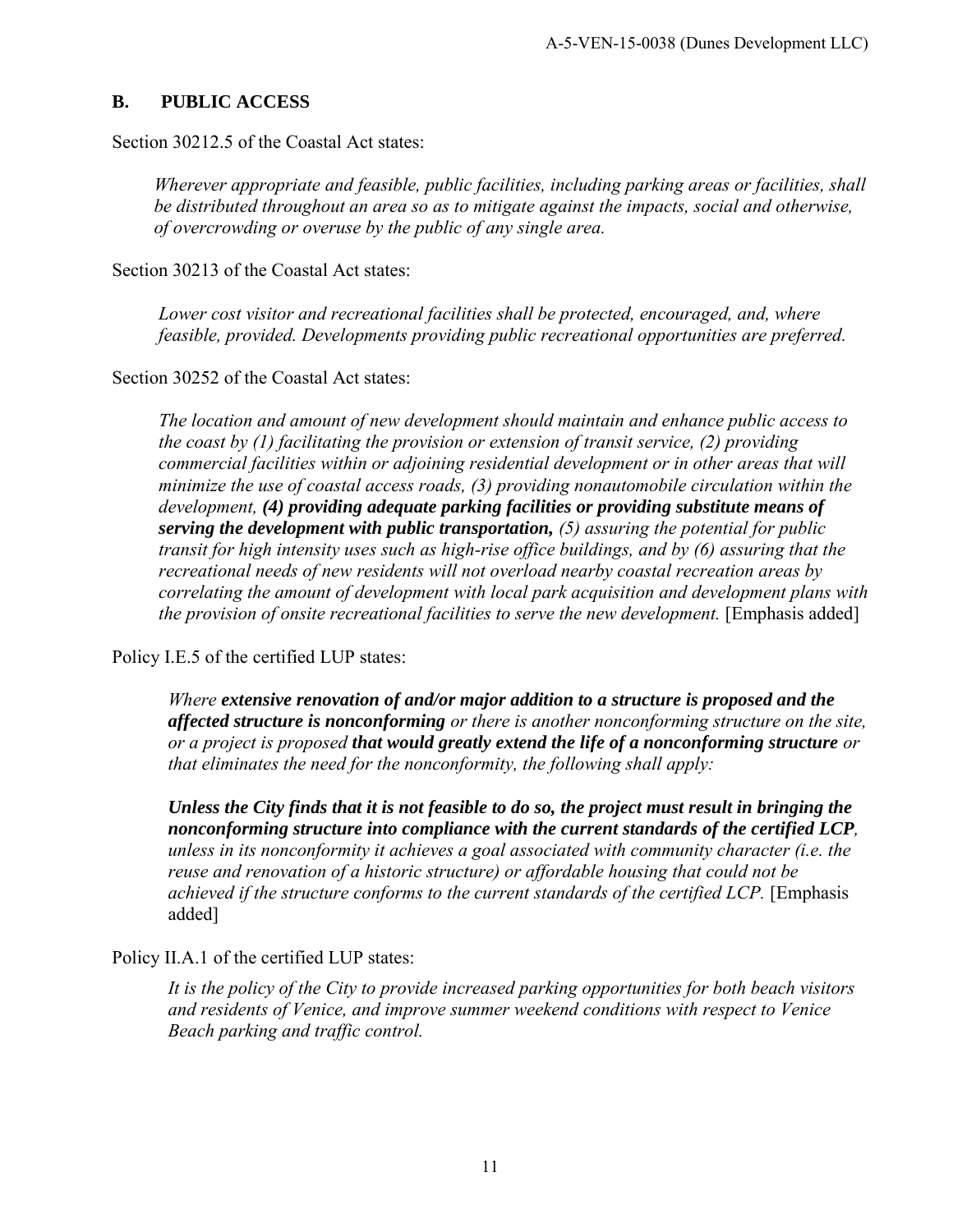#### Policy II.A.3. of the certified LUP states:

*The parking requirements outlined in the following table shall apply to all new development, any addition and/or change of use. The public beach parking lots and the Venice Boulevard median parking lots shall not be used to satisfy the parking requirements of this policy. Extensive remodeling of an existing use or change of use which does not conform to the parking requirements listed in the table shall be required to provide missing numbers of parking spaces or provide an in-lieu fee payment into the Venice Coastal Parking Impact Trust Fund for the existing deficiency. The Venice Coastal Parking Impact Trust Fund will be utilized for improvement and development of public parking facilities that improve public access to the Venice Coastal Zone.* [Emphasis added]

| Restaurant, Night Club, Bar, and similar       | 1 space for each 50 square feet of    |
|------------------------------------------------|---------------------------------------|
| establishments and for the sale or consumption | service floor area (including outdoor |
| of food and beverages on the premises          | service areas).                       |
| Manufacturing and Industrial Establishment,    | 3 spaces; plus                        |
| including Offices and other than incidental    | 1 space for each 350 square feet of   |
| operations.                                    | floor area.                           |

Policy II.A.4. of the certified LUP states:

*Any new and/or any addition to commercial, industrial, and multiple-family residential development projects within the Beach Impact Zone shall provide additional (in addition to parking required by Policy II.A.3) parking spaces for public use or pay in-lieu fees into the Venice Coastal Parking Impact Trust Fund.* 

*Beach Impact Zone (BIZ) Parking Impact Trust Fund criteria:* 

*a. Commercial and industrial projects in the BIZ shall provide one additional parking space for each 640 square feet of floor area of the ground floor. Up to 50% of the total number of these additional parking spaces required in this section may be paid for in lieu of providing the spaces.* [Emphasis added]

*b. Multiple family residential projects on the BIZ shall provide an additional parking space for each 1,000 square feet of floor area of the ground floor for multiple dwelling projects of three units of more. Up to 100% of the total number of these additional parking spaces required in this section may be paid for in lieu of providing the spaces. The recommended rates shall be established based upon the development cost study of the area.* 

*c. All in-lieu fees shall be paid into the Venice Coastal Parking Impact Trust Fund to be administered by the City of Los Angeles Department of Transportation for improvements and development of public parking facilities that support public access to the Venice Coastal Zone.* 

*d. In no event shall the number of BIZ parking spaces (over and above those spaces required by the parking requirements set forth in Policy II.A.3) required for projects of three or more dwelling units, or commercial or industrial projects, be less that one (1) parking space for*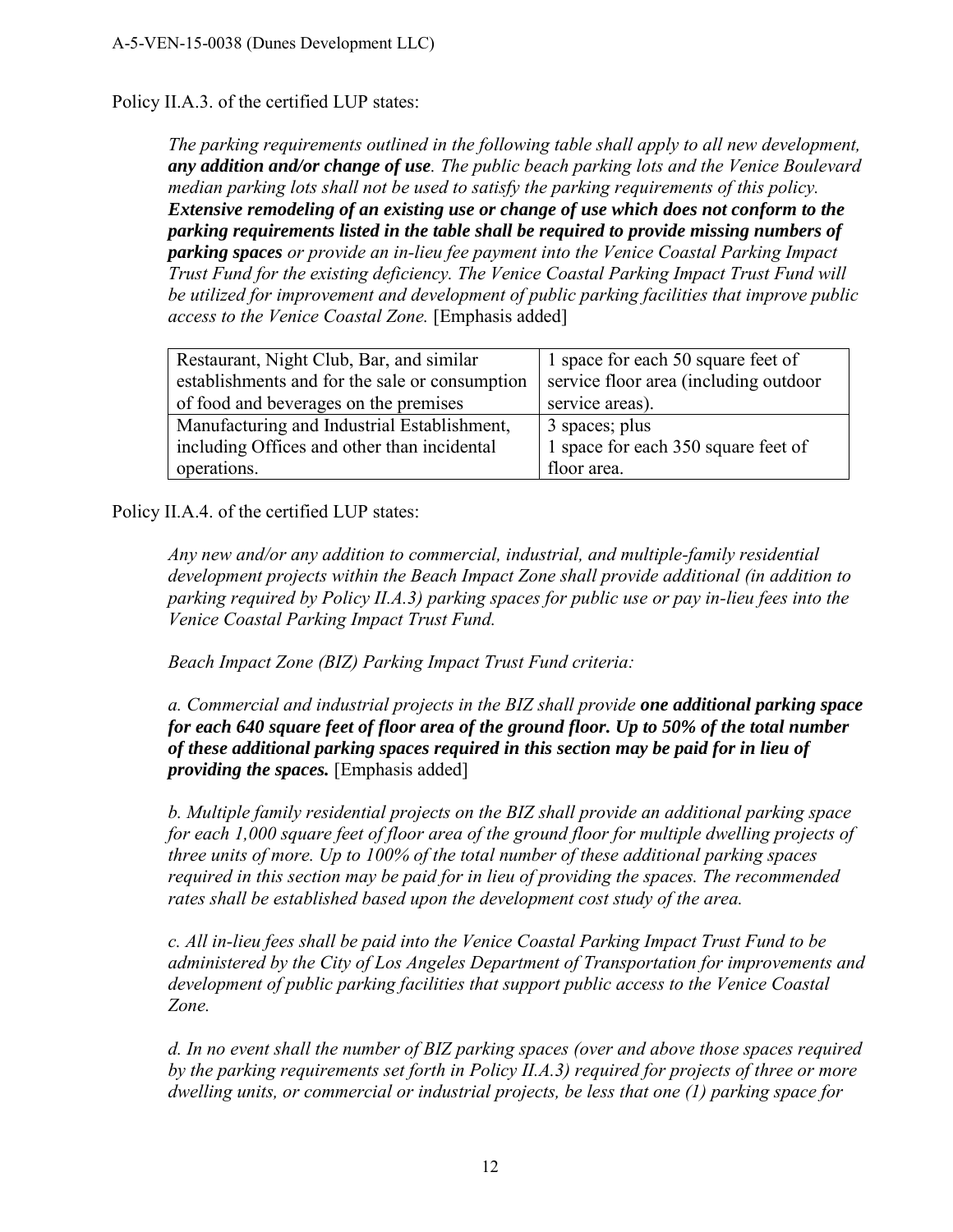*residential projects and two (2) parking spaces for commercial and industrial projects.*  [Emphasis added]

*Implementation Strategies The in lieu fee for a BIZ parking space shall be established in the (LIP) at a rate proportional to the cost of providing a physical parking space.*

The legally permitted use of the existing structure on the subject site is a 1,658 sq. ft. tool engineering shop. The parking requirement outlined in the certified LUP for such a use is: 3 spaces; plus 1 space for each 350 square feet of floor area, which yields eight parking spaces (3 spaces +  $(1,658 \text{ sq. ft.}/350 \text{ sq. ft.}/\text{space}) = 3 \text{ spaces} + 4.7 \text{ spaces} = 7.7 \text{ spaces} \approx 8 \text{ spaces}.$ 

The applicant asserts that the proposed project will maintain 95% of the existing exterior walls (although with potentially significant alterations/additions to support a second floor) and therefore a grandfathered parking credit of eight spaces associated with the site will be maintained. The applicant further asserts that the grandfathered parking credit coupled with the proposed 12 new bicycle parking spaces leaves an entitlement of 500 sq. ft. of service floor area for the proposed restaurant.

LUP Policy I.E.5 states, in part, that "*where extensive renovation of and/or major addition to a structure is proposed and the affected structure is nonconforming or… a project is proposed that would greatly extend the life of a nonconforming structure… the following shall apply: unless the City finds that it is not feasible to do so, the project must result in bringing the nonconforming structure into compliance with the current standards of the certified LCP…*"

The proposed project includes a new second story (i.e. "major addition") and remodeling a tool engineering shop into a restaurant including an elevator with a subterranean housing unit (i.e. "extensive renovation"). The foundation and walls of the structure will need to be significantly modified in order to support a second story and an elevator shaft. The structure is proposed to be extensively renovated and enlarged in a manner that will significantly increase the bulk and scale of the structure. The proposed project, with the addition of a second story as well as a full remodel of the interior, would result in an entirely new development almost twice as large as the existing structure. As such, LUP Policy I.E.5 is applicable, as the proposal is both an extensive renovation of and a major addition. Therefore, the proposed new development would need to comply with the current standards of the LUP, including the parking standards, thereby forfeiting the grandfathered parking credits associated with the existing tool engineering shop.

The applicant's current proposal includes a two-story, 2,831 sq. ft. structure with 500 sq. ft. of net service floor area, 372 net sq. ft. of paths of travel through dining areas, 578 net sq. ft. of bathroom/storage/other area, and 748 net sq. ft. of kitchen area, including 407 sq. ft. on the first floor and 290 sq. ft. on the second floor, which leaves 633 sq. ft. of the proposed structure unaccounted for. The latest plans do not account for areas in the kitchens designated as prep, counter, dish, stovetops, or ovens; those areas are not accounted for in any other calculation **[\(Exhibit 2\)](https://documents.coastal.ca.gov/reports/2017/12/Th10a/Th10a-12-2017-exhibits.pdf)**. Each of the omitted areas within the kitchens should be included in the kitchen calculations. Additionally, three areas in the kitchen designated as "Shelving" and "Back Counter" are designated as bathroom/storage/other on the latest plans. Those areas should also be included in the kitchen calculations. Moreover, at least four areas that could be designated as circulation or service floor area are designated as bathroom/storage/other and new outside areas on the proposed second floor do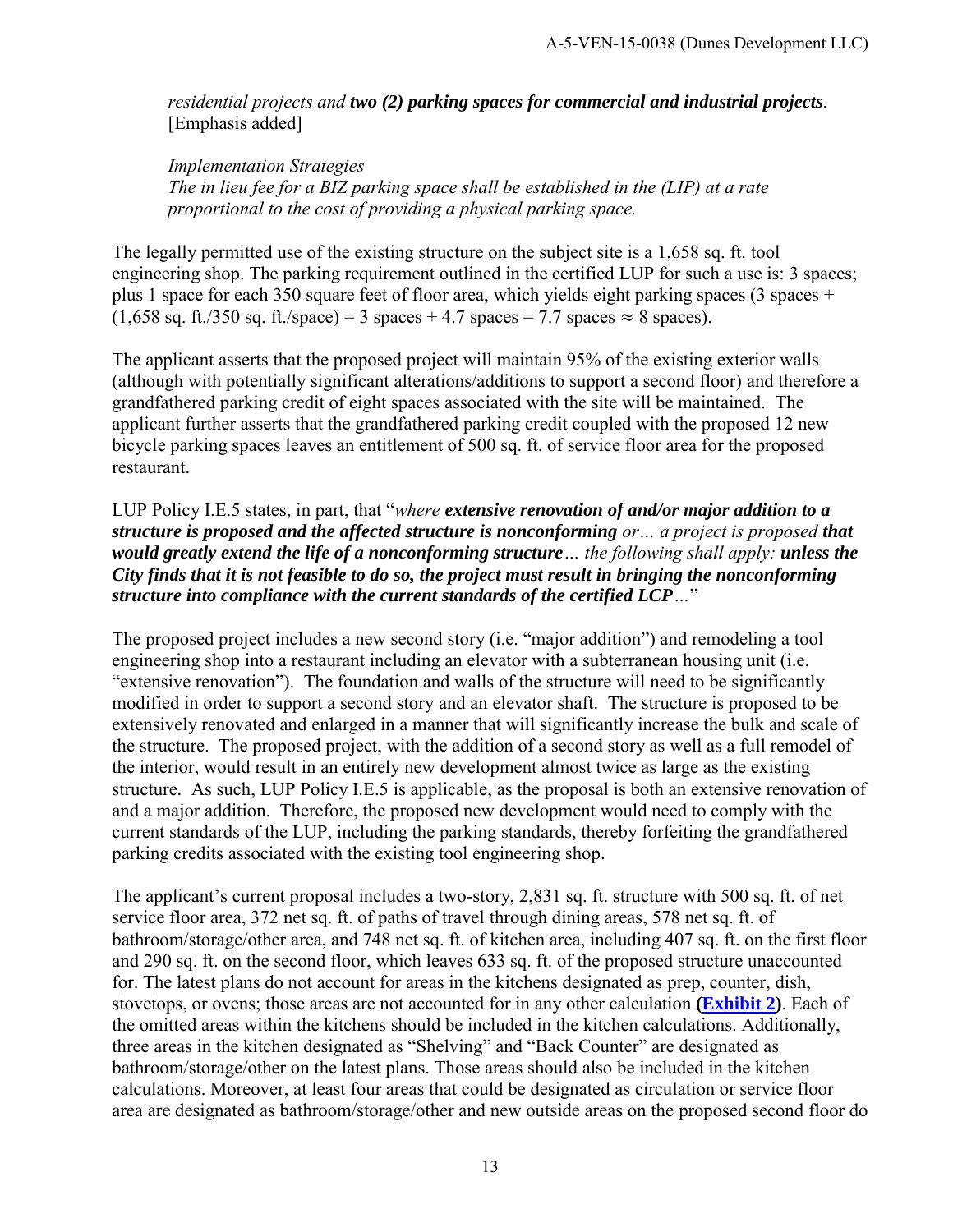not have any designation and could very easily become outside dining area by simply adding tables to empty spaces and moving "mechanical equipment" to other open outdoor spaces. As such, the calculations of designated areas on the latest submitted plans do not accurately or completely account for the amount of service floor area in the proposed structure development. As proposed by the applicant, the new 2,831 sq. ft. structure would break down into approximately 18% service floor area, 13% paths of travel, 26% kitchen area, 20% bathroom/storage/other area, and 23% of area unaccounted for.

Nevertheless, even using the calculations provided by the applicant, with 500 sq. ft. of service floor area, the proposed restaurant would be required to provide 13 physical vehicle parking spaces. The certified LUP requires 1 space for each 50 sq. ft. of service floor area and 1 BIZ space per 640 sq. ft. ((1 space/50 sq. ft. service floor area) + (1 BIZ space/640 sq. ft. of ground floor area) = (500 sq. ft.  $(1 \text{ space}/50 \text{ sq. ft.}) + (1,658 \text{ sq. ft.})$  = 10 spaces + 3.1 spaces  $\approx 13$  spaces).

The applicant asserts that the proposed development is required to provide 11 vehicle parking spaces not 13. This error occurred in the applicant's calculation of BIZ parking spaces. The applicant stated that the "applicable" ground floor area for BIZ Parking spaces is 918 sq. ft. The LUP, however, simply applies to ground floor area and does not include the concept of "applicable" ground floor area. In addition, it is unclear what criteria the applicant is using to arrive at the "applicable" ground floor area. The applicant is proposing to maintain 95% of the existing exterior walls (with potentially significant alterations/additions to support a second floor). As such, it can be reasonably concluded that the existing area of the ground floor will also be maintained at, or very near to its existing 1,658 sq. ft. in area, which would yield three BIZ spaces as described above, not one. In any case the *minimum* BIZ spaces that the certified LUP requires for commercial development is two spaces. Therefore, even if the ground floor was reduced by 740 sq. ft. in area, the certified LUP would still require two vehicle parking spaces to satisfy the BIZ parking requirement, not one, which would yield a total of 12 vehicle parking spaces, not 11.

In any event, regardless of whether the parking requirements are for 12 or 13 vehicle parking spaces, the applicant is proposing no new physical vehicle parking spaces. The applicant proposes to satisfy the parking demand for the proposed development by relying on eight grandfathered (nonexistent) parking space credits, 12 bicycle parking stalls, and a traffic demand management plan (TDM) which would provide incentives for employees to not drive personal vehicles to work. The applicable parking standards for the proposed development are the Coastal Act with the certified LUP used as guidance. There are no provisions in the Coastal Act or the certified LUP that explicitly allow the substitution of bicycle parking stalls and TDMs for actual physical parking spaces. In the past, the Commission has found that allowing bicycle parking stalls and TDMs to substitute *some* of the required vehicle parking spaces, when the majority of required vehicle parking spaces were provided on site, is consistent with the Coastal Act [\(A-5-VEN-14-0011,](https://documents.coastal.ca.gov/reports/2014/6/F8a-6-2014.pdf) [A-5-VEN-15-](https://documents.coastal.ca.gov/reports/2016/2/f19b-s-2-2016.pdf) [0025,](https://documents.coastal.ca.gov/reports/2016/2/f19b-s-2-2016.pdf) [A-5-VEN-16-0041\)](https://documents.coastal.ca.gov/reports/2016/7/th24b-7-2016.pdf). However, given that the proposed new development would forfeit all grandfathered parking credits and the applicant is proposing no new actual parking spaces, it would not be adequate mitigation of the identified impacts to replace a 12 or 13 parking space requirement with only bicycle parking and TDMs. The proposed project would result in a new 2,831 sq. ft. restaurant (as opposed to an existing 1,658 square foot structure) with no vehicle parking spaces to support the parking demand of the proposed restaurant.

The applicant has made several assertions regarding the proposed project **[\(Exhibit 6\)](https://documents.coastal.ca.gov/reports/2017/12/Th10a/Th10a-12-2017-exhibits.pdf)** and staff's prior recommendations to the Commission regarding its proposal. In summary, the applicant claims: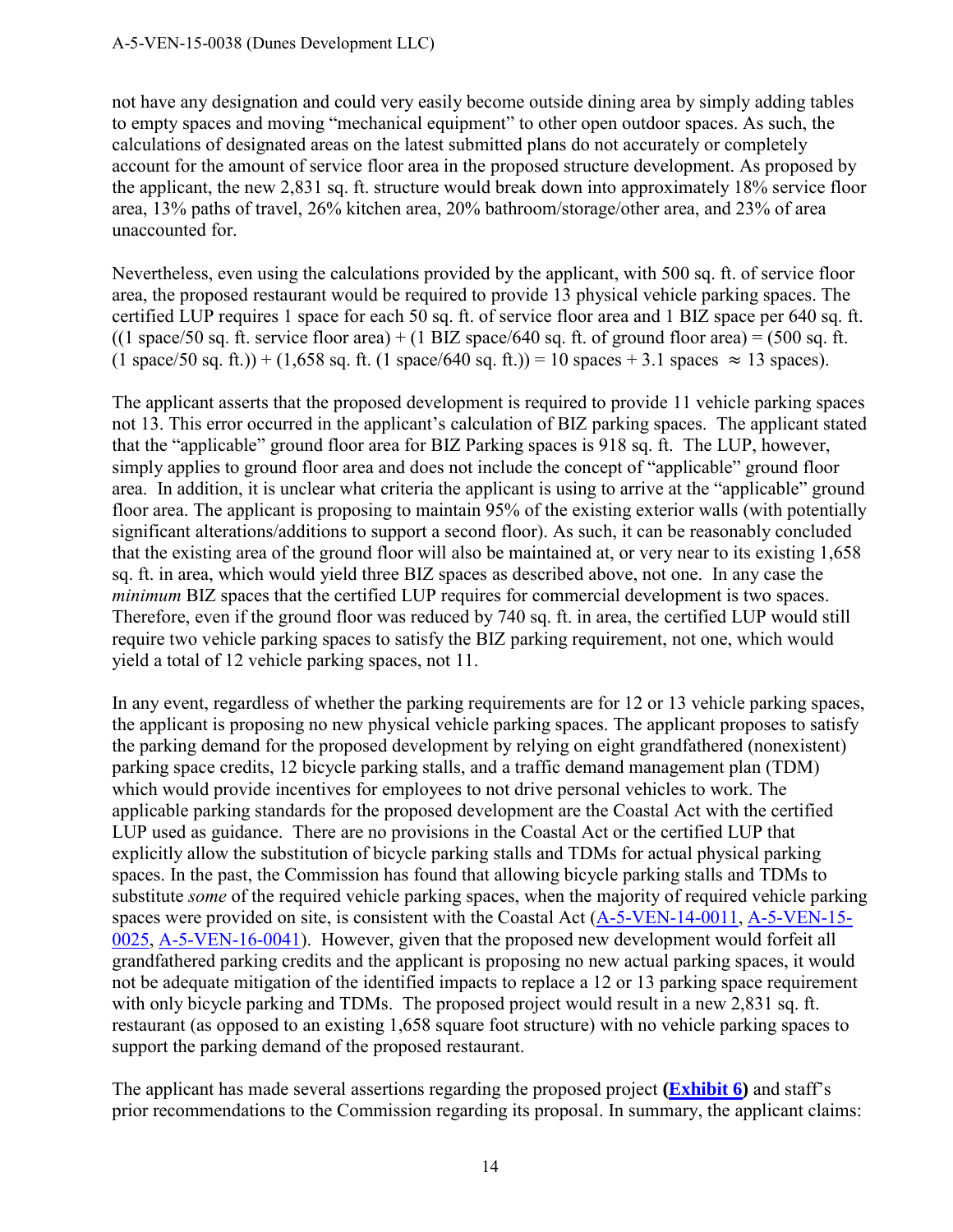(1) the subject lot is very small (1,871 sq. ft.) and "code compliant" regulations (i.e. commercial kitchen, ADA, bike storage, and trash room requirements) "necessitate" a new second story in order to accommodate the new proposed restaurant; (2) the District Council Office and nearby neighbors did not oppose the proposed restaurant; (3) the applicant already paid \$250,000 of in-lieu parking fees to the City of Los Angeles in order to gain local approval of the project with no physical parking spaces to support the proposed restaurant; (4) Commission staff has rejected the applicant's proposals of leasing off-site parking spaces to support the project; (5) Commission staff adopted the position that parking facilities available to the public cannot be used to satisfy parking demand requirements, effectively closing the door for shared parking options in Venice; (6) the proposed project has been allowed to "languish" despite the applicant's willingness to make "accommodations" that go "well beyond" those of similar projects that have been approved; (7) the existing building has a Certificate of Occupancy for a take-out food restaurant and has been operating as such since 1991; (8) the applicant has reduced the proposed service floor area from 619 sq. ft. to 500 sq. ft. in order to remove the need of supplying any physical parking spaces; and (9) in the June 23, 2016 staff report, Commission staff made unfounded assertions that it was impractical to retain and reuse much of the existing building for the proposed restaurant. These claims are all addressed below.

#### **Small Lot Size**

Given the applicant's concerns regarding the small lot size, kitchen requirements, ADA requirements, bike storage requirements, and trash room requirements, a smaller restaurant (like the one that has been operating in the structure for several years) would be more appropriate for the site in order to comply with the requirements of the Coastal Act (i.e. protection of public access to the coast by providing adequate parking). If Coastal Act requirements cannot be met in concert with a commercial kitchen, ADA requirements, bike storage, and trash room requirements on the small lot, perhaps a restaurant, or at least a restaurant of the size and scale proposed by the applicant, is not appropriate for this specific site, as it cannot be found consistent with the Coastal Act as proposed. Also, a continuation of the legally permitted use (tool engineering shop), or other use with similar parking demands, is a feasible option.

#### **Local Support**

On October 10, 2013, the City held a public hearing on the proposed project. Although there were some neighbors who spoke in favor of the project, support for the project is not universal. A representative from Council District 11 (Debbie Dyner-Harris) spoke at the City's public hearing and indicated that noise and parking associated with the proposed restaurant raised concerns by the Council office and that the Council office is opposed to the use of in-lieu fees to satisfy parking requirements. Additionally, the City received at least three letters from neighbors who expressed opposition to the project and one Venice stakeholder, Ilana Marosi, opposed the project by filing an appeal of the local CDP to the WLAAPC. Moreover, the Commission received appeals of the local CDP from eight Venice stakeholders and the Commission's Executive Director. The Commission's prior public hearing on the appeal included testimony from several project opponents. Thus, there is local opposition to the project.

#### **Parking In-Lieu Fees**

Although the LUP does call for a Venice Coastal Parking Impact Trust Fund program into which inlieu parking fees may be paid, the Commission has not reviewed or certified one. In past appeals (A-[5-VEN-15-0002](https://documents.coastal.ca.gov/reports/2015/2/th26a-2-2015.pdf) & [A-5-VEN-15-0003\)](https://documents.coastal.ca.gov/reports/2015/2/th26b-2-2015.pdf), the Commission has found that a substantial issue exists with the in-lieu fee of \$18,000 per parking space that the City charges to applicants who do not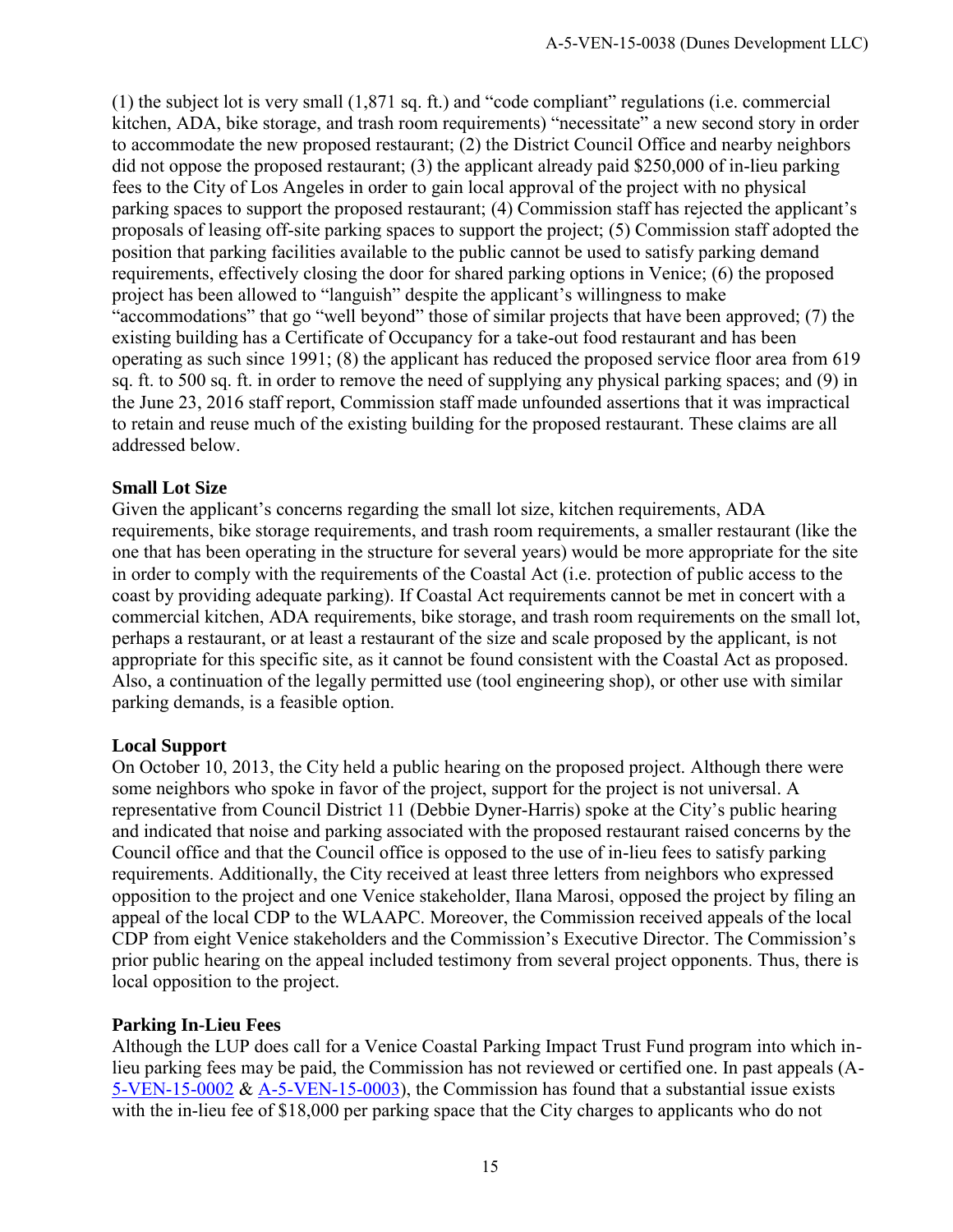provide actual parking spaces. The City has not shown that it has analyzed any data relating to the effectiveness of the Venice Coastal Parking Impact Trust Fund. However, a Venice In-Lieu Parking Fee Study released in July 2012 offers evidence that suggests that the \$18,000 per parking space inlieu fee is considerably inadequate to mitigate the parking impacts of new development. The study shows that in 2012 a single parking space in similar areas throughout Southern California can cost a developer between \$25,000 - \$80,000 per space, depending on the location and type (above or below ground) of the parking structure. Additionally, because the City has not evaluated the Venice In-Lieu Parking Fee Study Program, the City has failed to prove that the program is working and it has not demonstrated that it has plans to actually build more parking spaces with the fees that it has collected. Furthermore, BIZ spaces can only substitute 50% of required BIZ parking with an in-lieu fee. Even applying the in-lieu fee program under the City's erroneous interpretation of the LUP, the applicant would still be required to provide two actual physical BIZ parking spaces, which it does not. In any case, the City does not have an LCP Implementation Plan (IP) under which to incorporate the in-lieu fee for standard or for BIZ parking spaces as is required by the LUP. Therefore, the inlieu fee that the applicant paid to the City is not consistent with the certified LUP and should not be used to satisfy a parking demand. It does nothing to mitigate the adverse impacts of the proposed development. Although the applicant has paid \$250,000 as an in lieu parking fee, such fee is not required or allowed under the existing LUP and it does not satisfy Coastal Act requirements to protect public access.

#### **Off-site Parking**

The applicant had previously proposed to lease off-site parking at two locations. The first location that the applicant proposed to lease off-site parking was from St. Joseph's Center. Staff did not support that proposal because the site is located approximately two to three blocks from the beach and the available parking in that lot has been used for public beach parking at a rate lower than that of the nearby County operated beach parking lots. Thus, valuable public beach parking would have been lost in favor of private restaurant parking. That proposal was also presented to the Commission and rejected by it at the July 2016 hearing, at which time the Commission continued the de novo portion of the hearing in order to give the applicant an opportunity to find a viable source to lease off-site parking. The second proposal the applicant presented to Commission staff was to lease offsite parking at 3100 Main Street in Santa Monica. As described above, leasing parking spaces at that site would not be consistent with the underlying coastal development permit governing that development and in any case would have also displaced public parking. As such, the applicant's two proposals to lease off-site parking are not consistent with the Coastal Act because neither option provides a viable source of parking that does not displace public beach parking. Commission staff still supports a shared parking option in Venice, but to date the applicant has not propose any viable shared parking options that could be found consistent with the Coastal Act.

#### **Timing of Consideration of the Application**

The substantial issue and de novo hearings for the proposed project were originally scheduled for the Commission's August 2015 meeting, within 49 days that the appeals were filed. On July 30, 2015, after the original staff report was published, the applicant requested to postpone the original substantial issue and de novo hearing for the appeal. Commission staff met with the applicant's representatives on July 24, 2015, February 2, 2016, July 7, 2016, August 30, 2016, November 16, 2016, March 22, 2017, and June 27, 2017. Each time Commission staff met with the applicant's representatives, the project description had changed from the previous meeting. The applicant has twice requested the proposed project to be scheduled for the soonest possible hearing. While also taking into account the public interested in the proposed project, including the appellants, staff has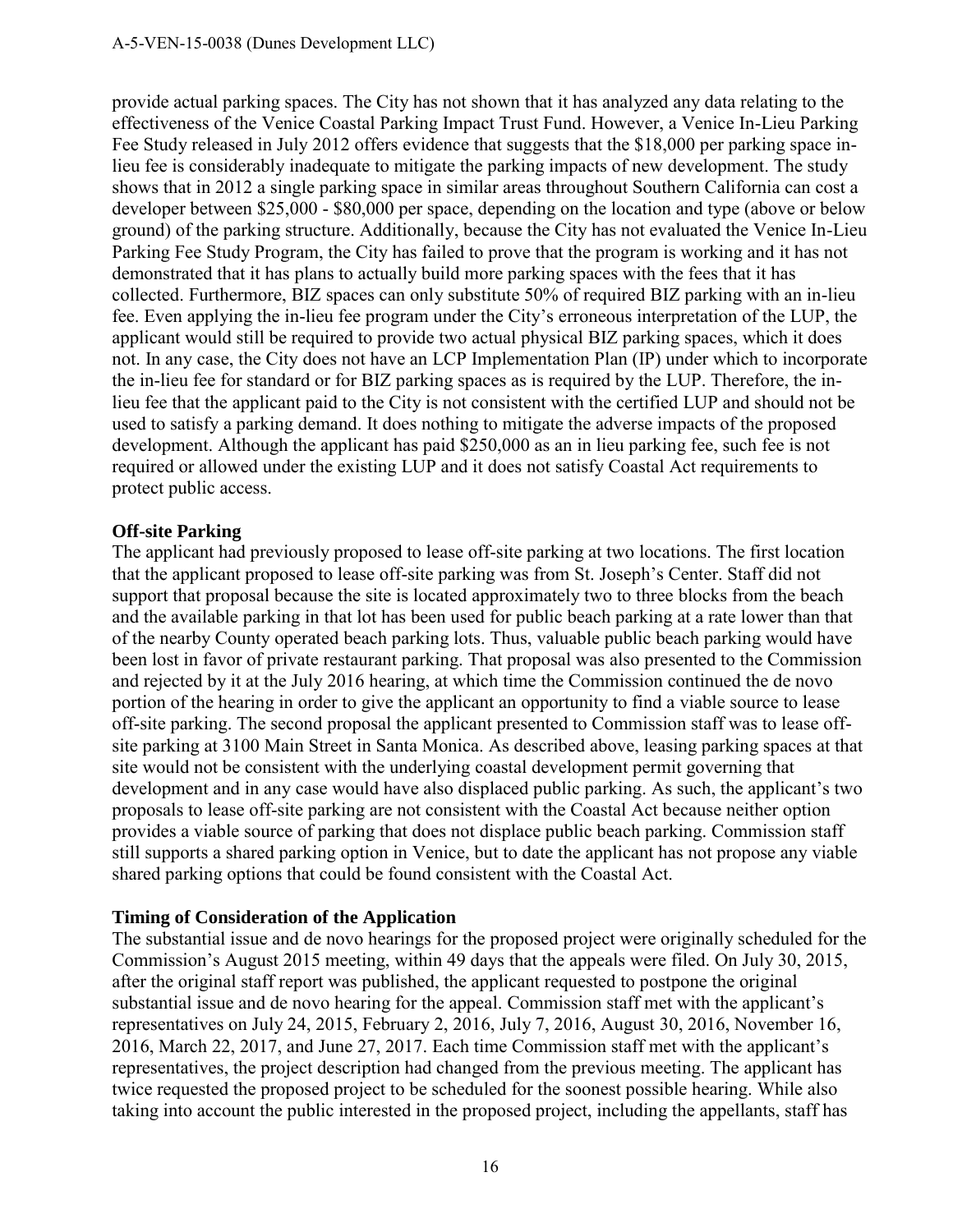tried to accommodate the applicant's requests and schedule the hearing for the next local or semilocal hearing after the applicant has requested that this item be placed back on the Commission's agenda. Commission staff has, in good faith, worked with the applicant, specifically by participating in several meetings and numerous phone calls with the applicant and by scheduling both the substantial issue and de novo portions of the appeal as quickly as possible, given staffing constraints and geographic constraints. If the project appears to have been allowed to "languish," it is to a large degree because the applicant failed to provide staff with additional relevant information (i.e. new project plans and proposed leased off-site parking sites) in a timely manner or there were scheduling conflicts that could not be avoided (i.e. production schedule or the location of the next monthly Commission meeting). Also, the nature of the proposal (an appeal of a new restaurant near the beach with no new parking provided, and at odds with the policies of the certified Venice LUP and all precedents) has made it difficult for the applicant and staff to agree on a staff recommendation.

#### **Certificate of Occupancy**

Three Certificate of Occupancy *applications* have been found in the City's on-line database **[\(Exhibit](https://documents.coastal.ca.gov/reports/2017/12/Th10a/Th10a-12-2017-exhibits.pdf)  [7\)](https://documents.coastal.ca.gov/reports/2017/12/Th10a/Th10a-12-2017-exhibits.pdf)**. It is not clear if they were approved by the City.

- 1969 Change of use from Tool Engineering to Same
- 1986 Change of use from Retail to Retail
- 1987 Change of use from Motorcycle Repair Shop to Take-Out Restaurant

One actual/approved Certificate of Occupancy, dated 1991, for Repair Shop to Take-Out Food Restaurant was discovered **[\(Exhibit 7\)](https://documents.coastal.ca.gov/reports/2017/12/Th10a/Th10a-12-2017-exhibits.pdf)** in the City's data base. However, no Certificate of Occupancy or CDP for change of use from Tool Engineering to Retail or from Retail to Motorcycle Repair Shop has been recovered from the City's database or provided to staff. A CDP for change of use of the site from Repair Shop to Take-Out Food Restaurant has not been found on file with the City or the Coastal Commission or provided to staff. Therefore, the last legally permitted use is Tool Engineering (1969). Thus, although the subject site has been operating as retail and/or restaurant use without a CDP for approximately 30 years, and this use of the site is considered unpermitted development.

#### **Square Footage Modifications**

The original project approved by the City was a 2,831 sq. ft. building with approximately 1,000 sq. ft. of service floor area. In August 2016, the applicant proposed a 2,831 sq. ft. building with 619 sq. ft. of service floor area. The applicant is now proposing a 2,831 sq. ft. building with 500 sq. ft. of service floor area. While the proposed structure itself has remained the same size, each new proposal included the manipulation of the floor plans, which increased the bathroom/storage/other, kitchen, and ADA aisle way areas (i.e., path of travel) and reduced the service floor area in order to reduce the amount of parking spaces that would be required to be provided to support the parking demand created by the proposed restaurant. While it is true that the applicant has reduced the amount of proposed service floor area over the last two and a half years, the proposed structure itself has essentially remained the same.

#### **Reuse of the Structure**

The applicant originally proposed to demolish 48% of the exterior walls, 100% of the interior walls and fixtures, and the roof and to rebuild the entire first floor, construct a new elevator with a subterranean housing unit (significant alteration of the foundation), and an entirely new second floor. The original proposal allowed for a 2% margin of error for the exterior walls only, which would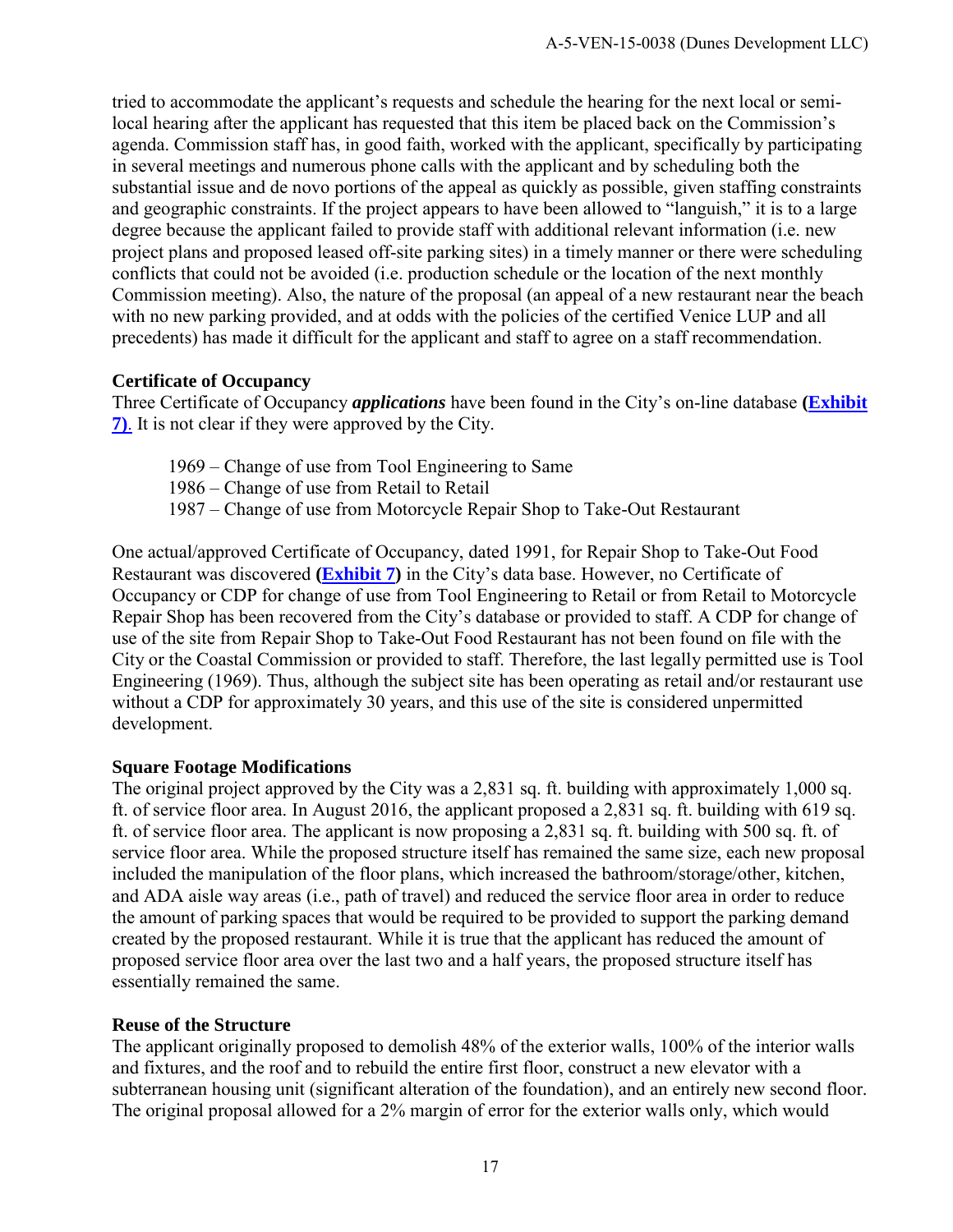need to be significantly augmented to support a second floor. The entire roof and interior of the structure, as well as at least part of the existing floor and foundation (for the new elevator) would also have to demolished, augmented to support the elevator and addition, and rebuilt. While the applicant originally proposed to maintain 48% of the exterior walls, much more than 50% of the entire structure was proposed to be demolished. The Commission has repeatedly found that demolition of more than 50% of an entire structure in Venice should result in bringing the entire site into conformance with current development standards (as required by LUP Policy I.E.5). Furthermore, the existing development was built over 90 years ago, under remarkably different circumstances, including different building codes. While adaptive reuse of structures, including the existing structure, is possible, given the amount of demolition, new construction, and current building codes, is not completely "unfounded" or "speculative" that an additional 2% of the exterior walls could be demolished whether inadvertently or not, especially when considering that a wall is not just the studs supporting the wall, but all of the components - drywall, electrical, and otherwise, are considered part of a wall.

#### **Protection of Parking that Supports Public Access to the Shoreline**

The applicant is trying to obtain a coastal development permit for a change in use from a tool engineering shop to a restaurant. A continuation of the legally permitted use, or a change in use to a use with a parking demand that is the same as the legally permitted use, would result in no new parking demand and no adverse impact to public access. The existing structure has a grandfathered parking credit of eight spaces, based on the parking demand of the legally permit use. Therefore, a restaurant or other use in the existing structure, with no greater parking demand than the legally permitted use, would result in no increased parking demand and no adverse impact to public access.

Eight grandfathered parking space credits would yield 400 sq. ft. of service floor area (8 spaces X (1 space/50 sq. ft.)) in a restaurant, pursuant to the certified LUP parking table. However, in order for the applicant to maintain the eight grandfathered parking credits, the existing structure cannot undergo an extensive renovation or major addition (LUP Policy I.E.5), and the integrity of the existing structure must be maintained.

Therefore, in order for the proposed restaurant use to comply with Coastal Act access policies and the certified LUP's parking requirements, it must not create any additional parking demand. A restaurant use with a demand of only eight parking spaces, similar to the restaurant that has been operating in the structure (minus the sidewalk dining), can be found to be consistent with Coastal Act access policies and the certified LUP's parking requirements because there would be no adverse impacts to the surrounding parking supply. Therefore, staff recommends approval of a restaurant in the existing structure with revised plans that ensure that the parking demand of the proposed new use will not adversely affect parking that supports public access to the coast. The revised plans, required by Special Condition Two, require the elimination of the proposed major addition (second floor), and the maintenance of the existing structure.

[Special conditions](#page-4-0) are imposed to ensure that the approved development is carried out in a manner consistent with the Chapter 3 policies of the Coastal Act.

**[Special Condition 1](#page-4-1)** ensures the fundamental constitution of the structure is preserved so that the applicant can still claim the grandfathered parking credits under the certified LUP. It authorizes the reuse of the existing one-story, 1,658 sq. ft. structure as a restaurant with a maximum of 400 sq. ft. of service floor area and prohibits outdoor dining areas. It allows the existing structure to be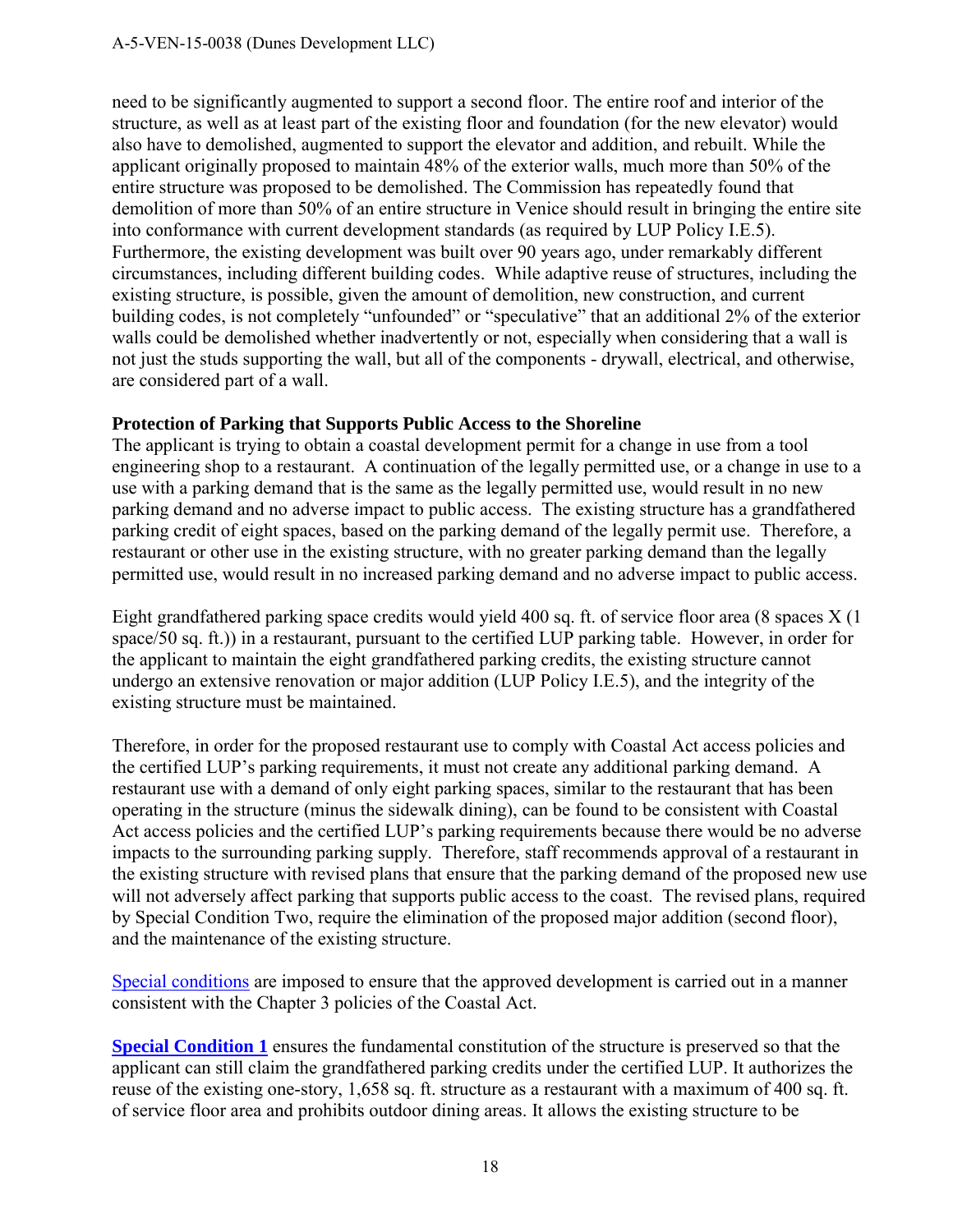renovated in a manner that maintains a minimum of 51% of the structure, including, but not limited to, the roof, all components of the perimeter walls, floor, façade, foundation, mass, volume and height. It requires all development to occur in strict compliance with the special conditions and any proposed changes to the approved final plans shall be reported to the Executive Director

**[Special Condition 2](#page-4-2)** requires the applicant to submit revised final plans in accordance with the approved project described in **[Special Condition 1](#page-4-1)**. **[Special Condition 3](#page-4-3)** restricts future improvements and development of the site and requires the applicant to apply for an amendment to this CDP or a new CDP in the event future improvements or development is proposed for the site.

In conclusion, the primary concern with the applicant's proposal is adverse impacts to public parking that supports coastal access. In this case, the proposed two-story restaurant project does not comply with the regulations of the certified LUP or the Chapter 3 policies of the Coastal Act. The standard of review for the proposed project is the Coastal Act, however, the Commission has certified an LUP for Venice and the LUP may be used for guidance. The LUP sets forth extensive parking requirements for Venice which have been described in detail above. Additionally, public parking is explicitly called out in Section 30212.5 of Chapter 3 of the Coastal Act and in the Shoreline Access section of the certified Venice LUP. Many people (e.g., families) who visit the coast, and especially Venice Beach, travel long distances from inland areas and it is not practical for them to walk, ride bikes or take public transit. Once one arrives in Venice, then bike transportation is a viable option. But one must get there first, and public transportation options to get to Venice from inland areas are very limited. It is because of this reason that protecting the public parking supply to the coast is of significant importance. The project is located just three blocks from the beach and is a highly visited area with a very limited parking supply. Therefore, only as conditioned to avoid adverse impacts to public access can the proposed project be found consistent with the Coastal Act and the certified LUP.

## <span id="page-18-0"></span>**C. MARINE RESOURCES/WATER QUALITY**

Section 30230 of the Coastal Act states:

*Marine resources shall be maintained, enhanced, and where feasible, restored. Special protection shall be given to areas and species of special biological or economic significance. Uses of the marine environment shall be carried out in a manner that will sustain the biological productivity of coastal waters and that will maintain healthy populations of all species of marine organisms adequate for longterm commercial, recreational, scientific, and educational purposes.* 

Section 30231 of the Coastal Act states:

*The biological productivity and the quality of coastal waters, streams, wetlands, estuaries, and lakes appropriate to maintain optimum populations of marine organisms and for the protection of human health shall be maintained and, where feasible, restored through, among other means, minimizing adverse effects of waste water discharges and entrainment, controlling runoff, preventing depletion of ground water supplies and substantial interference with surface water flow, encouraging waste water reclamation, maintaining natural vegetation buffer areas that protect riparian habitats, and minimizing alteration of natural streams.*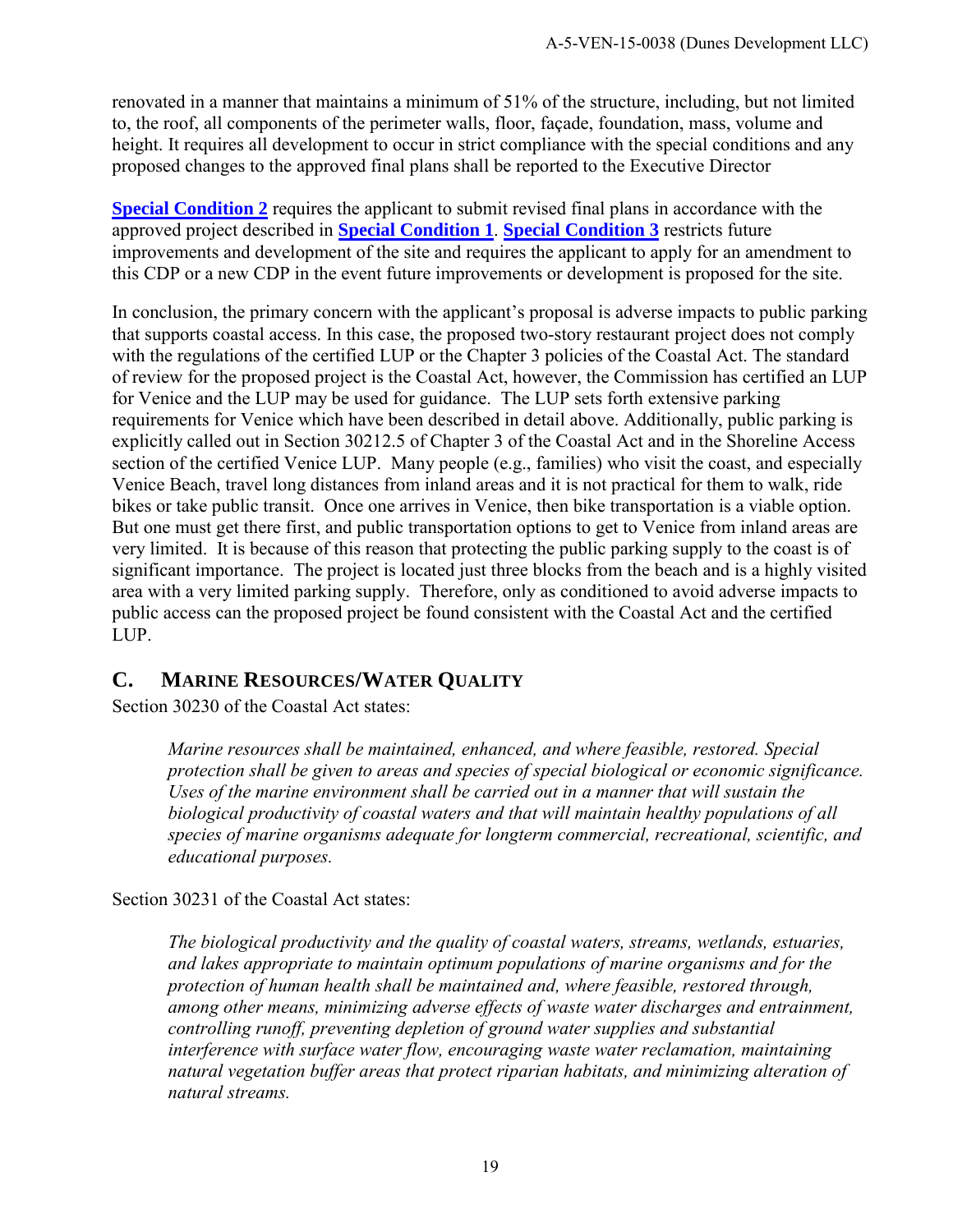The proposed project is located near the coastal waters of the Pacific Ocean (**[Exhibit 1](https://documents.coastal.ca.gov/reports/2017/12/Th10a/Th10a-12-2017-exhibits.pdf)**). Water from the project site will flow into the City of Los Angeles storm drain system ultimately draining to the Pacific Ocean. Beach closures occurring throughout Los Angeles County are typically attributed to polluted urban runoff discharging into the ocean through outfalls. As illustrated by these beach closures, polluted runoff negatively affects both marine resources and the public's ability to access coastal resources.

The standard of review for the proposed development is the Chapter 3 policies of the Coastal Act, including the aforementioned marine resource policies. The proposed project poses a potential source of pollution due to contaminated runoff generated at the site during construction phase and from the proposed restaurant uses. To mitigate potential impacts to marine resources caused by polluted runoff leaving the site, **[Special Condition 4](#page-5-0)** requires the applicant provide a post development runoff control plan which incorporate best management practices (BMPs) into the project design aimed to reduce or prevent contaminants from running off the site and impacting nearby coastal waters and special water quality protection requirements typically required of restaurant uses for wash down areas for restaurant equipment and accessories to be self-contained, equipped with a grease interceptor and properly connected to a sanitary sewer.

Additionally, during grading and construction, the storage or placement of construction materials, debris, or waste in a location subject to erosion and dispersion or which may be discharged into coastal water via rain or wind would result in adverse impacts upon the marine environment that would reduce the biological productivity of coastal waters. For instance, construction debris entering coastal waters may cover and displace soft bottom habitat. Sediment discharged into coastal waters may cause turbidity, which can shade and reduce the productivity of foraging avian and marine species' ability to see food in the water column. In order to minimize adverse construction-related impacts upon marine resources, **[Special Condition 5](#page-6-0)** requires the applicant comply with construction-related best management practices (BMPs) to ensure that construction materials, debris and waste does not enter receiving waters or be subject to dispersion and that prevent spillage and/or runoff of demolition or construction related materials and to contain sediment or contaminants associated with demolition or construction activities.

## <span id="page-19-0"></span>**D. DEED RESTRICTION**

To ensure that any prospective future owners of the property are made aware of the applicability of the conditions of this permit, the Commission imposes **[Special Condition 6](#page-7-0)** requiring that the property owner record a deed restriction against the property, referencing all of the above Special Conditions of this permit and imposing them as covenants, conditions and restrictions on the use and enjoyment of the Property. Thus, as conditioned, this permit ensures that any prospective future owner will receive actual notice of the restrictions and/or obligations imposed on the use and enjoyment of the land in connection with the authorized development, including the risks of the development and/or hazards to which the site is subject, and the Commission's immunity from liability.

## <span id="page-19-1"></span>**E. LOCAL COASTAL PROGRAM**

Coastal Act section 30604(a) states that, prior to certification of a local coastal program (LCP), a coastal development permit can only be issued upon a finding that the proposed development is in conformity with Chapter 3 of the Act and that the permitted development will not prejudice the ability of the local government to prepare an LCP that is in conformity with Chapter 3. The Venice Land Use Plan was certified by the Commission on June 14, 2001 and is advisory in nature and may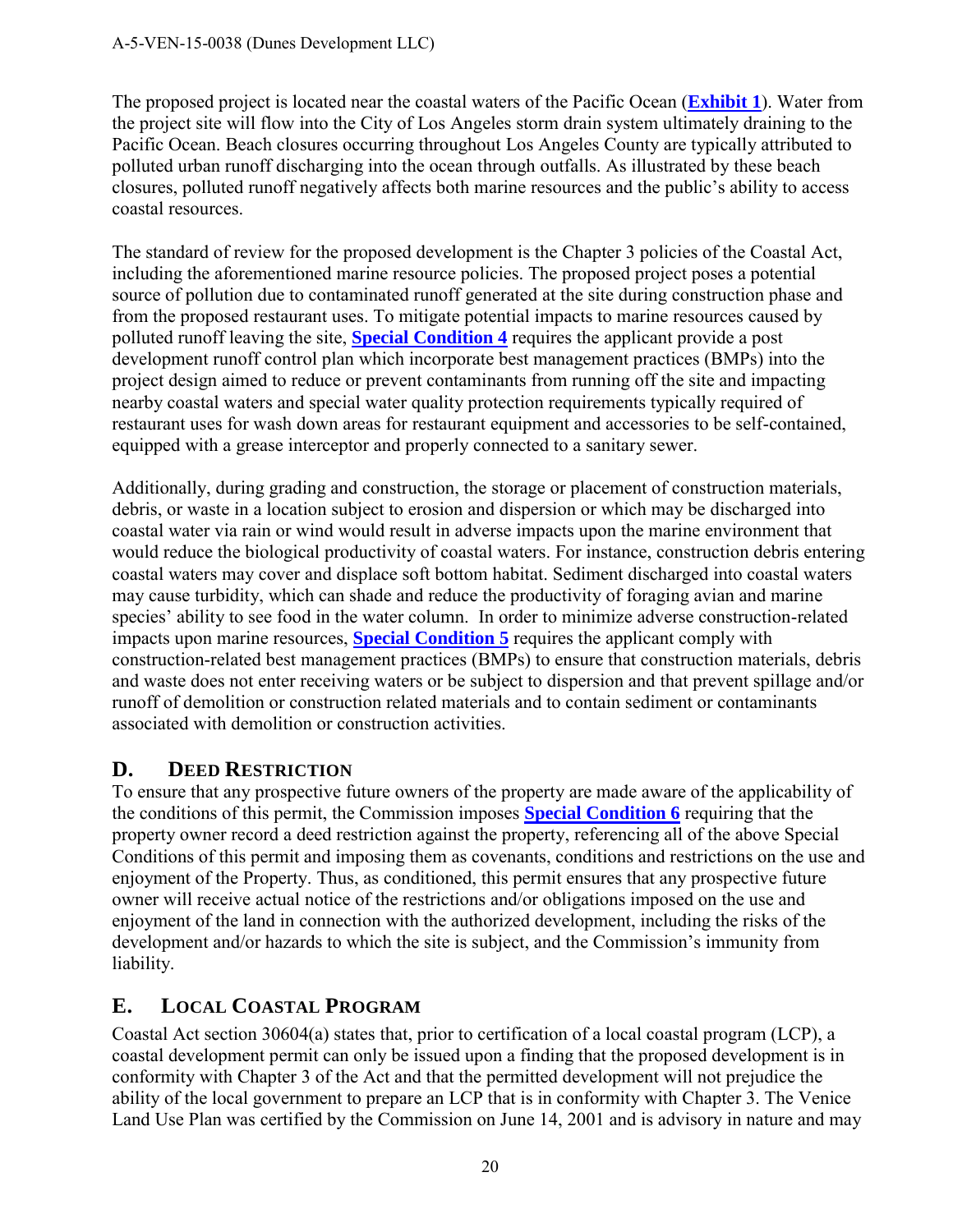provide guidance. The proposed development is not consistent with Chapter 3 of the Coastal Act and with the certified Land Use Plan for the area. Approval of the project as proposed will prejudice the ability of the local government to prepare an LCP that is in conformity with the provisions of Chapter 3 of the Coastal Act.

Only as conditioned with the imposed special conditions that require the project to avoid adverse impacts on public access and water quality can the proposed development be found to be consistent with Chapter 3 of the Coastal Act and with the certified Land Use Plan for the area. Approval of the project, with the imposed special conditions that require the project to avoid adverse impacts on public access and water quality, will not prejudice the ability of the local government to prepare an LCP that is in conformity with the provisions of Chapter 3 of the Coastal Act.

## <span id="page-20-0"></span>**F. CALIFORNIA ENVIRONMENTAL QUALITY ACT**

Section 13096 Title 14 of the California Code of Regulations requires Commission approval of a coastal development permit application to be supported by a finding showing the application, as conditioned by any conditions of approval, to be consistent with any applicable requirements of the California Environmental Quality Act (CEQA). Section 21080.5(d)(2)(A) of CEQA prohibits a proposed development from being approved if there are feasible alternatives or feasible mitigation measures available which would substantially lessen any significant adverse effect which the activity may have on the environment.

The Commission incorporates its findings on Coastal Act consistency at this point as if set forth in full. As discussed above, the proposed development, only as conditioned, is consistent with the Chapter 3 policies of the Coastal Act. Feasible mitigation measures, which will minimize all significant adverse environmental effects, have been required as special conditions.

As conditioned to minimize adverse impacts to coastal resources, including public access and water quality, there are no feasible alternatives or additional feasible mitigation measures available that would substantially lessen any significant adverse effect that the activity may have on the environment. Therefore, the Commission finds that the proposed project, as conditioned to mitigate the identified impacts, has no remaining significant environmental impacts, is the least environmentally damaging feasible alternative, and is consistent with the requirements of the Coastal Act to conform to CEQA.

#### <span id="page-20-1"></span>**G. UNPERMITTED DEVELOPMENT**

Development has occurred on the subject site without the benefit of the required coastal development permit consisting of a change of use of the structure from tool engineering shop to restaurant with an undefined amount of service floor area and sidewalk dining. A coastal development permit was not issued by the Commission or the City of Los Angeles to authorize the change in use. Any development activity conducted in the Coastal Zone without a valid coastal development permit, or which does not substantially conform to a previously issued permit, constitutes a violation of the Coastal Act.

The applicant is requesting after-the-fact authorization of the change in use at issue. Approval of this application pursuant to the staff recommendation, issuance of the permit, and the applicant's subsequent compliance with all terms and conditions of the permit will result in resolution of the above described violation going forward. Failure of the applicant to obtain issuance of the permit will result in the violation remaining on the site. In that case, the Commission's enforcement division will